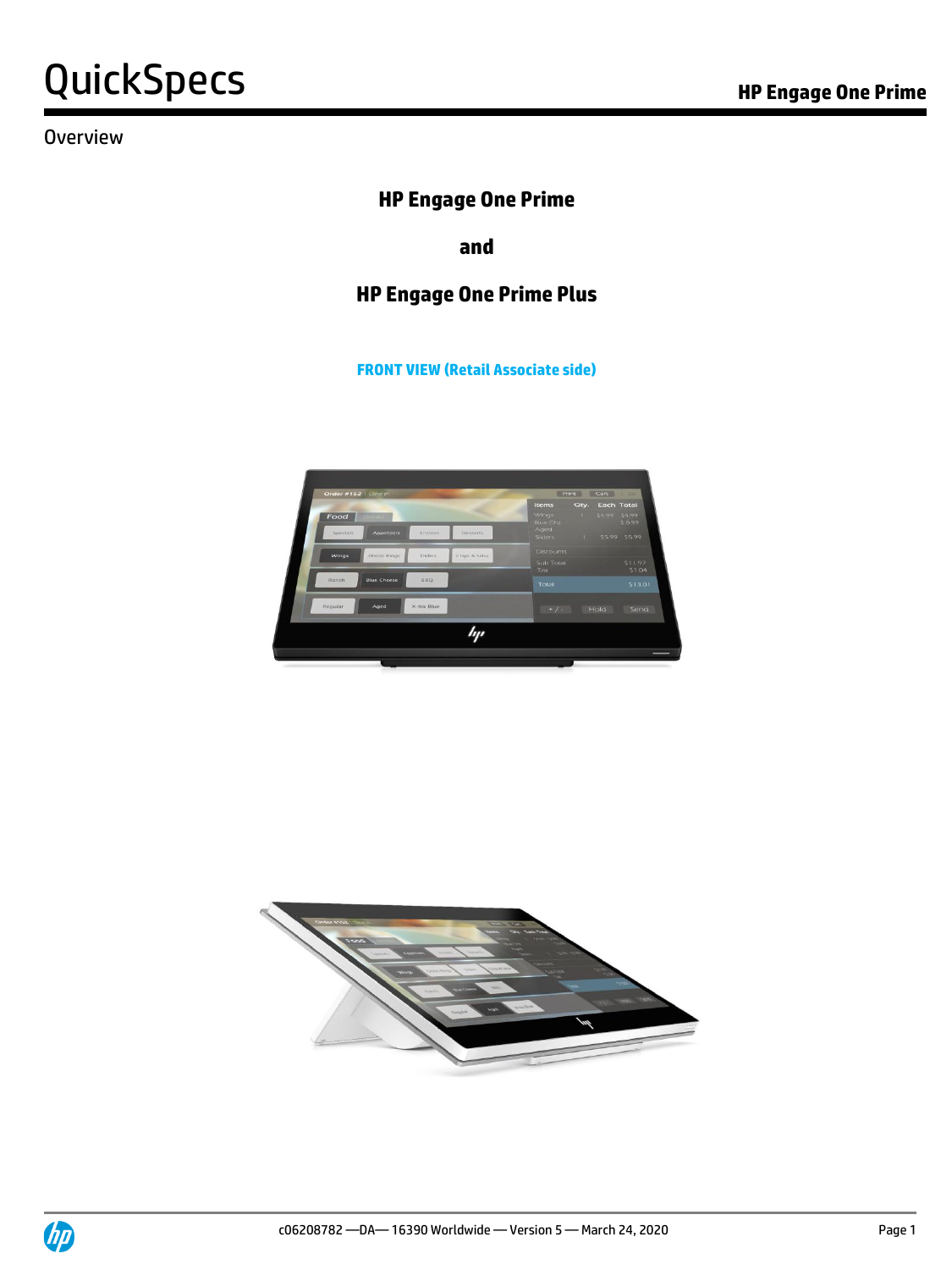#### Overview

#### **SKU Configurations**

**REAR VIEWS OF DIFFERENT SKUs (Customer side)**



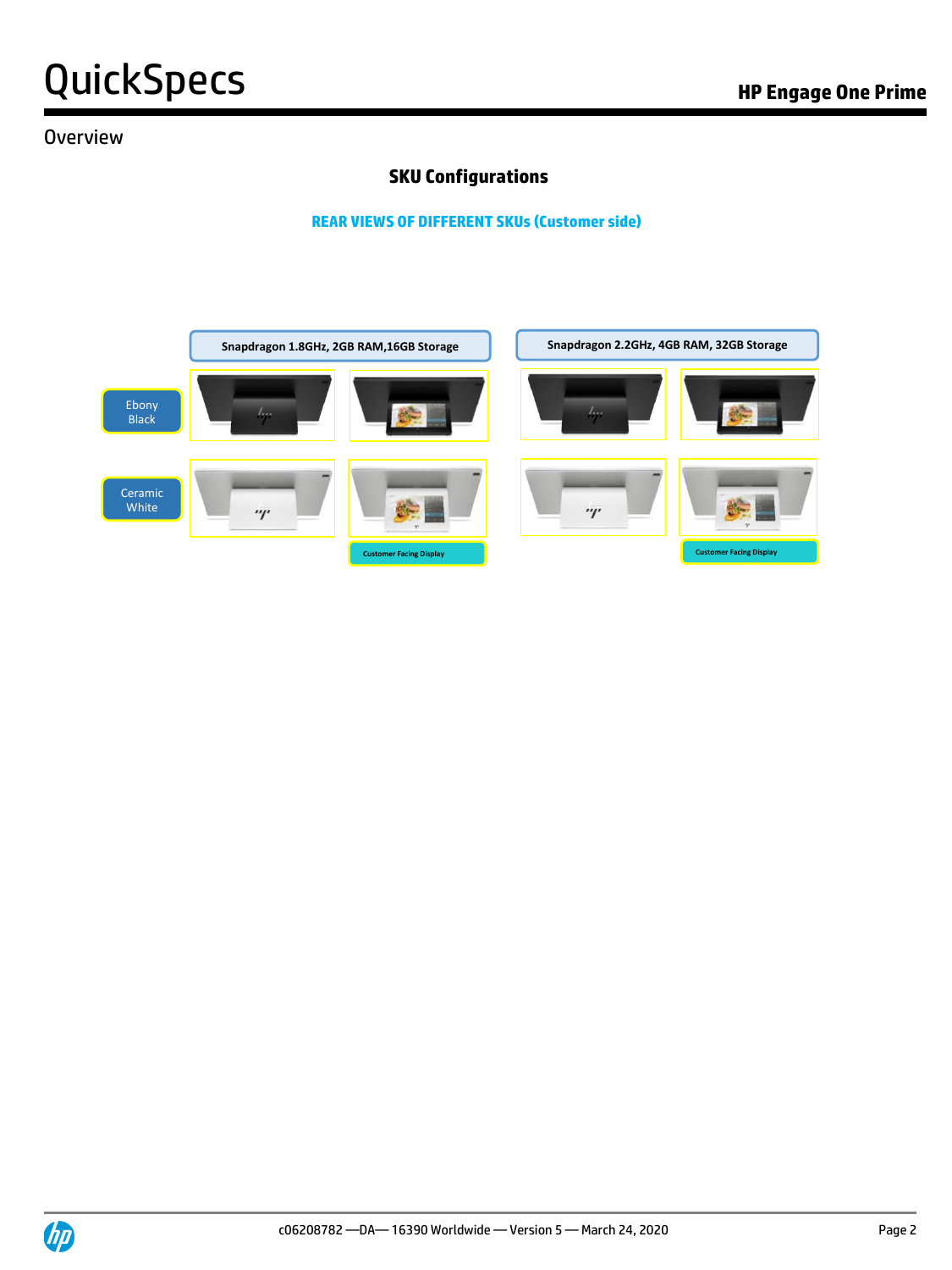#### Overview

FRONT SIDE Overview



#### **FRONT SIDE (Components)**

- 1. Rear-facing camera (can also work as a barcode scanner\*) 6. Power light
- 2 Rear-facing camera light 7. The Microphone
- 
- 4. Front-facing camera 9. Speaker
- 5. Magnetic stripe reader
	- \*Requires software support
- -
- 3. Magnetic stripe reader light 8. 14-inch diagonal display panel (wide-aspect ratio); FHD 1920 x 1080 resolution Projected Capacitive Touch Screen
	-

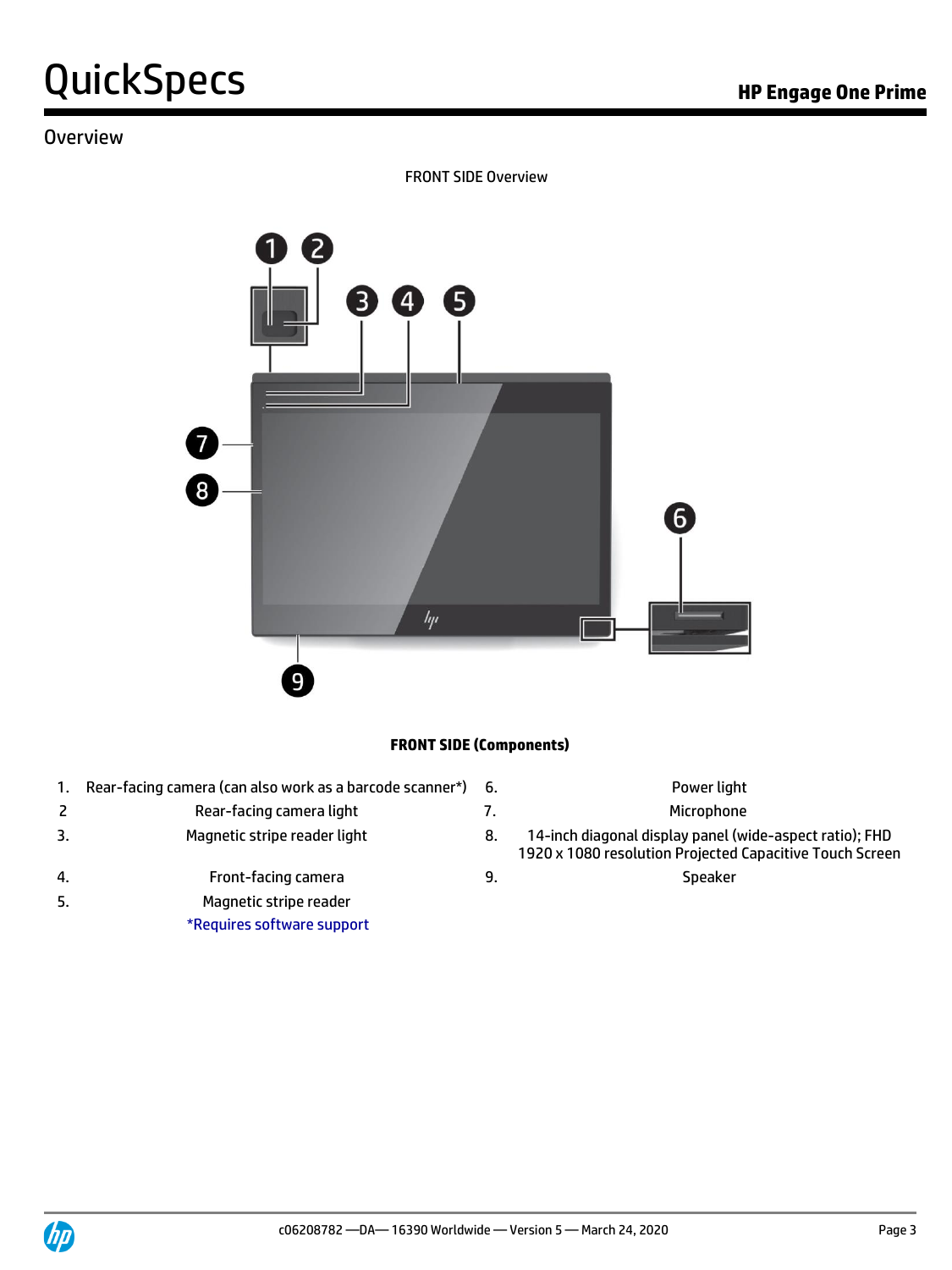### **Overview**

REAR SIDE Overview



#### **REAR VIEW Components)**

| 10. | <b>Security Cable Slot</b> | USB 2.0 ports $(2)$                      |
|-----|----------------------------|------------------------------------------|
|     | USB-C™ ports $(2)$         | Customer-facing Display (CFD) - optional |

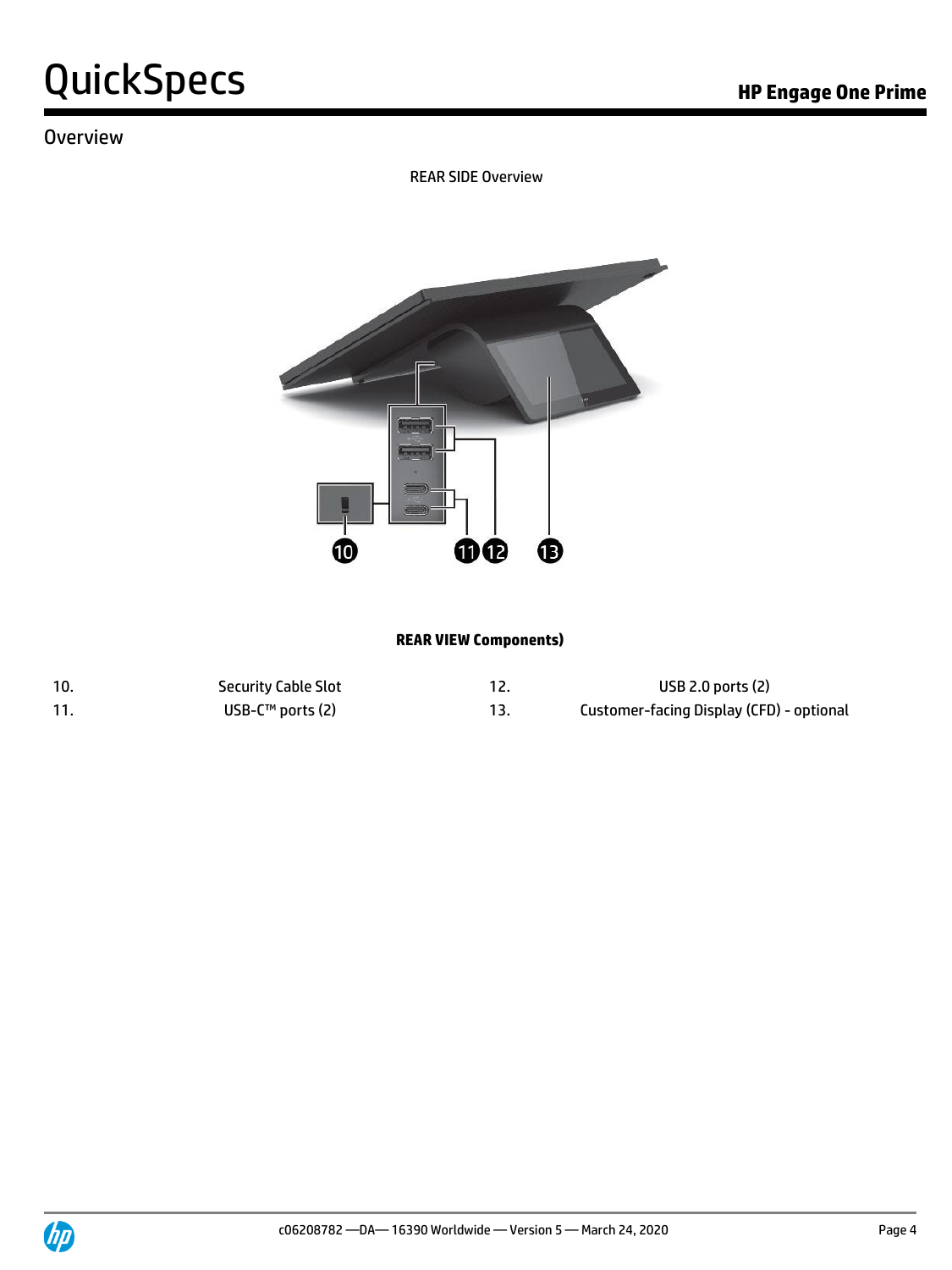### **Overview**

BOTTOM SIDE Overview



**BOTTOM VIEW Components)**

14 Ports / cables receptacle

15 Rear View camera (can use used as a barcode scanner)\* .

\*Requires software support

.

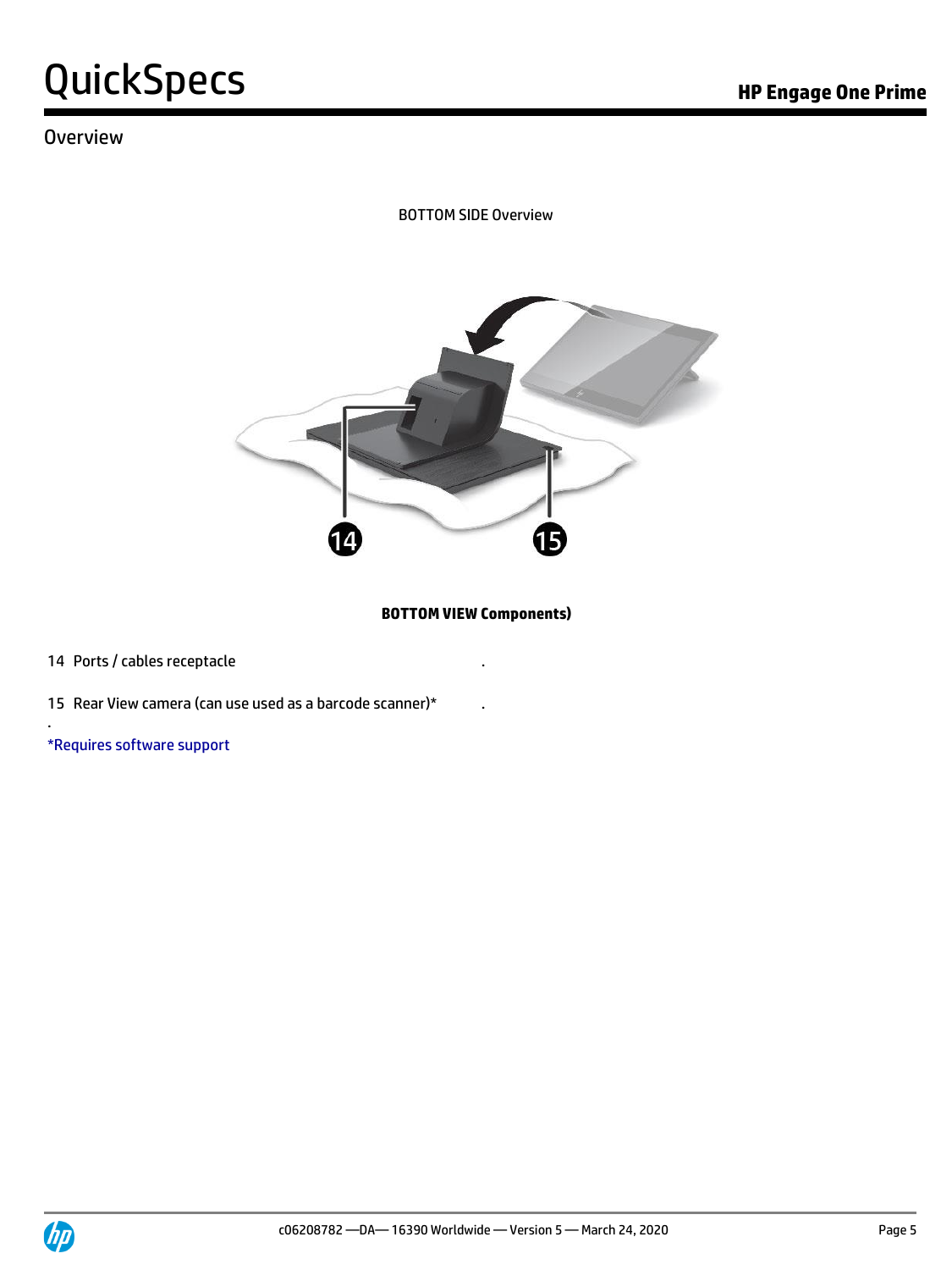### Overview

## **Component Breakdown**

**NFC reader**



NFC is in the center of the display for badge scanning

**Magnetic Stripe Reader**



MSR is behind the top section of the display (badge authentication only\*) \*Authentication software required and sold separately.

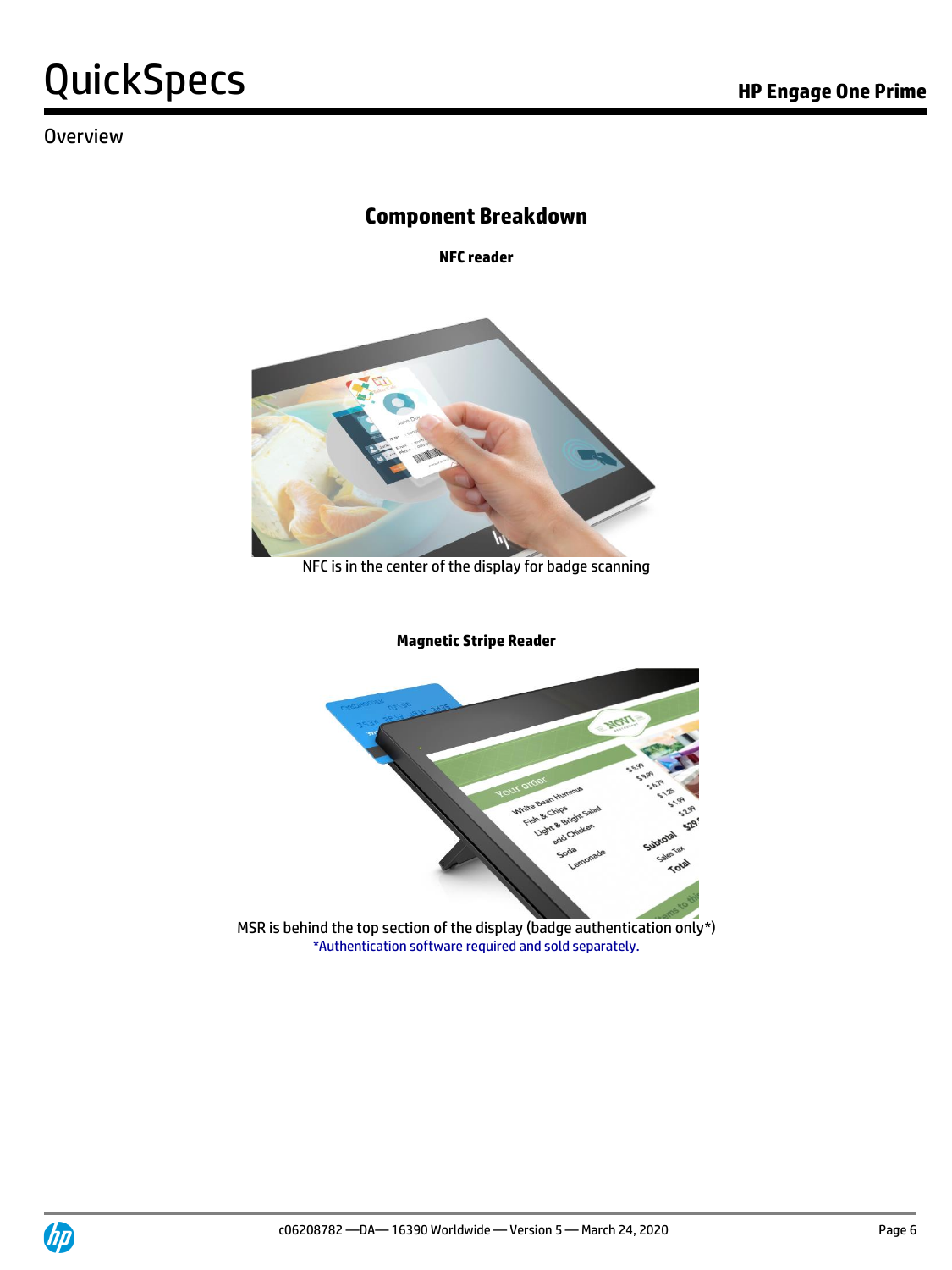### **Overview**

#### **Camera based barcode scanner**



Camera based barcode scanner\* is behind the top corner of the display \*Appropriate software drivers required

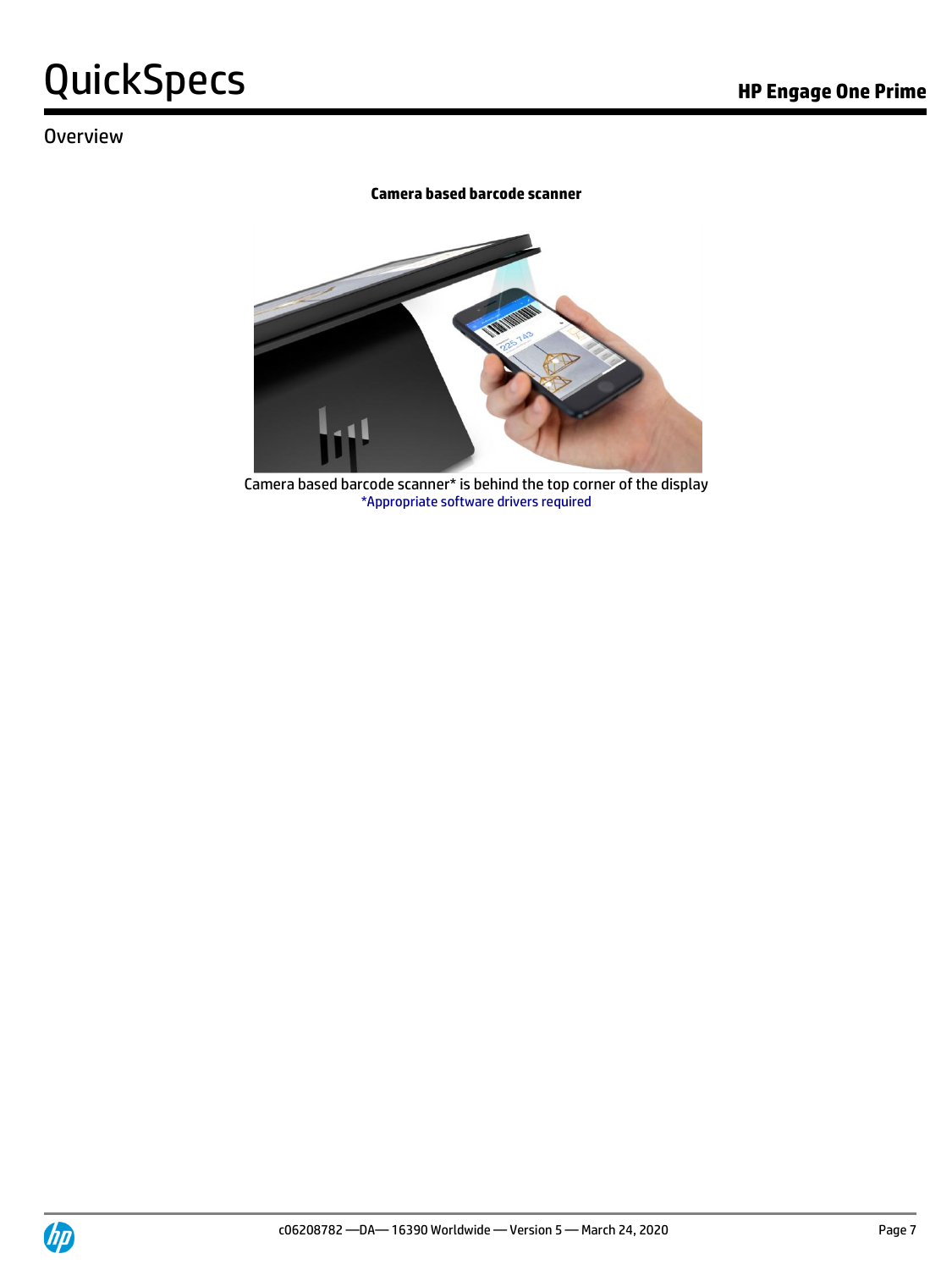#### Overview

#### **At A Glance**

- 2 choices of performance CPU , memory, storage)
	- o Engage One Prime: Qualcomm® Snapdragon APQ8053, 64 bit ARM Cortex A53 octa core processor (1.8 Ghz);, 2GB memory, 16GB storage\*
		- $\circ$  Engage One Prime Plus: Qualcomm® Snapdragon APQ8053, 64-bit ARM Cortex-A53 Octa-core, 4GB memory, 32GB storage\*
- 2 choices of colors
	- o Ebony Black
	- o Ceramic White
- Display: 14" diagonal Wide Aspect ratio; Full HD 1920 x 1080 Resolution, Anti-glare
- Customer Facing Display (optional): 5.5" diagonal Wide Aspect Ratio; Full HD 1920 x 1080 Resolution
- Operating System: Android™ 8.1 "Oreo"
- Peripheral options (can be purchased and installed separately):
	- o HP Engage One Prime I/O Dock
	- o HP Engage One Prime Printer
	- o HP Engage One Prime Barcode Scanner
	- o HP Engage One Prime Fingerprint Reader
	- o HP Engage One Prime iButton Reader
	- o HP Engage One Prime Cash Drawer
- ENERGY STAR® certified, EU Compliant, RoHS2 Compliant, EPEAT® Sliver
- Main unit: 45W USB Type C™ PD power adaptor, 87.8% efficient at 15V, active PFC
- I/O Dock: 120W Barrel type power adaptor, 88% efficient, active PFC
- Standard Warranty Options –1/1/1,1/1/0; Plus Optional Care Packs
- Software: Android™ 8.1

\*For storage drives, GB = 1 billion bytes. Actual formatted capacy is less. Up to 7GB of disk is not user available.

#### **NOTE: See important legal disclosures for all listed specs in their respective features sections.**

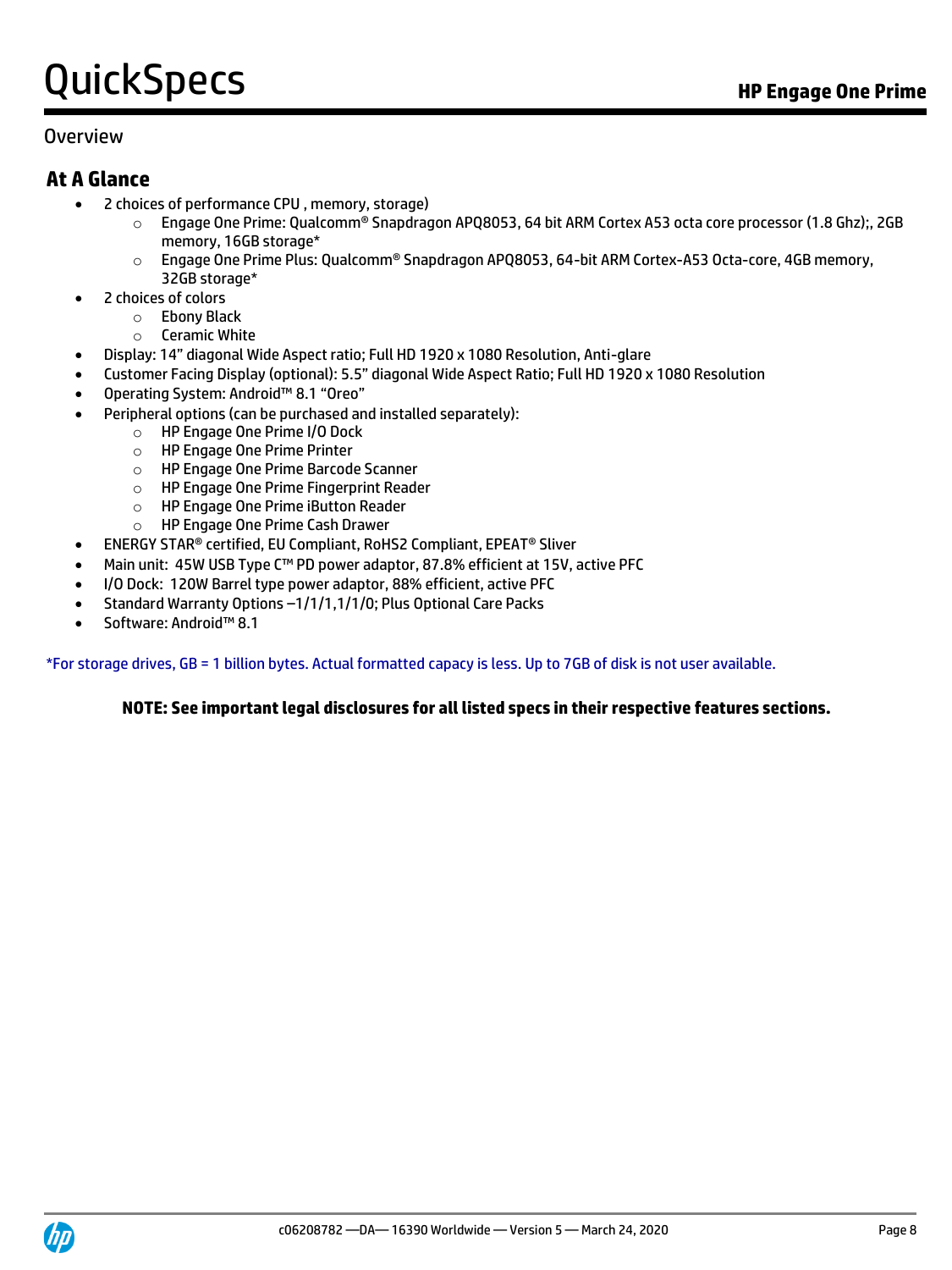#### Standard and Configurable Components

#### **PROCESSORS**

Qualcomm® Snapdragon APQ8053, 64-bit ARM Cortex-A53 Octa-core, 1.8Ghz<sup>1</sup> Qualcomm® Snapdragon APQ8053, 64-bit ARM Cortex-A53 Octa-core, 2.2Ghz<sup>1</sup>

**NOTE 1:** Multicore is designed to improve performance of certain software products. Not all customers or software applications will necessarily benefit from use of this technology. Performance and clock frequency will vary depending on application workload and your hardware and software configurations. Qualcomm's numbering is not a measurement of clock speed.

#### **Memory/Storage**

2G(LPDDR3)/16GB (eMMC) 4G(LPDDR3)/32GB (eMMC)

#### **Customer Facing Display**

Integrated 5.5" diagonal CFD(1920x1080 AMOLED panel (optional)

#### **Colors**

Ebony Black Ceramic White

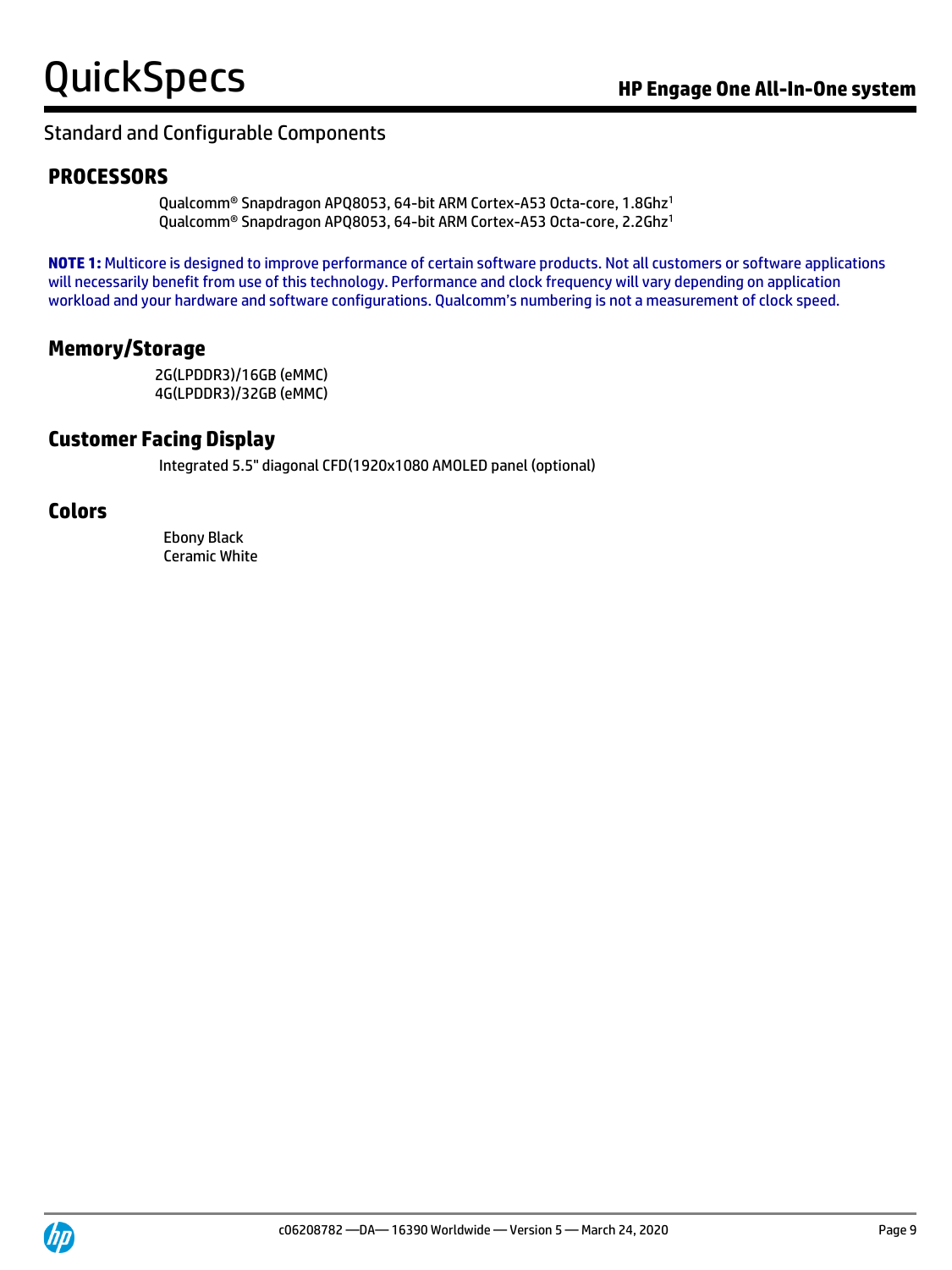#### Standard and Configurable Components

#### **MAIN DISPLAY\*,\*\***

**14" diagonal Full HD, Ultra Wide Viewing Angle Main Display**

| <b>Touch Technology:</b>           | <b>Projected Capacitive Touchscreen</b> |
|------------------------------------|-----------------------------------------|
| Resolution                         | 1920(H) x 1080(V)                       |
| <b>Aspect Ratio</b>                | 16:9                                    |
| <b>Max Color</b>                   | 262K                                    |
| <b>Brightness</b>                  | Typical 220 nits (LCM)*                 |
| <b>Contrast Ratio</b>              | Typical $700:1*$                        |
| <b>Pixel Pitch</b>                 | 161 um x 161 um                         |
| Viewing Angle                      | Horizontal 850, Vertical 850            |
| <b>Response rate</b>               | 30 <sub>ms</sub>                        |
| <b>Backlight</b>                   | LED                                     |
| <b>Surface treatment</b>           | Anti-Glare                              |
| <b>Operating Temperature range</b> | 0 to $50^{\circ}$ C                     |

**\*** Nits is the measure of the typical brightness of the panel as specified, prior to anti-glare coating \*\* All specifications represent the typical specifications provided by HP's component manufacturers; actual performance may vary either higher or lower.

#### **CUSTOMER FACING DISPLAY (Optional)**

**5.5" diagonal Full HD, Wide Viewing Angle Customer Facing Display** 

| <b>Display Technology:</b>         | AMOLED                   |
|------------------------------------|--------------------------|
| <b>Resolution</b>                  | $1920(H) \times 1080(V)$ |
| <b>Aspect Ratio</b>                | 16:9                     |
| <b>Max Color</b>                   | 16.7M                    |
| <b>Brightness</b>                  | Typical 420 nits         |
| <b>Contrast Ratio</b>              | Minimum 100K:1           |
| <b>Pixel Pitch</b>                 | 63.25 um x 63.25 um      |
| Viewing Angle                      | All view                 |
| Response rate                      | 1ms                      |
| <b>Operating Temperature range</b> | 0 to $50^{\circ}$ C      |

#### **WIRELESS FUNCTION**

| Wireless LAN Standards <sup>1</sup>        | IEEE 802.11a<br><b>IEEE 802.11b</b><br>IEEE 802.11q<br>IEEE 802.11n |
|--------------------------------------------|---------------------------------------------------------------------|
| <b>Frequency Band</b>                      | 2.4Ghz/5Ghz                                                         |
|                                            |                                                                     |
| <b>Bluetooth<sup>®</sup> Specification</b> | V4.2                                                                |
| <b>Frequency Band</b>                      | 2.4GHz                                                              |

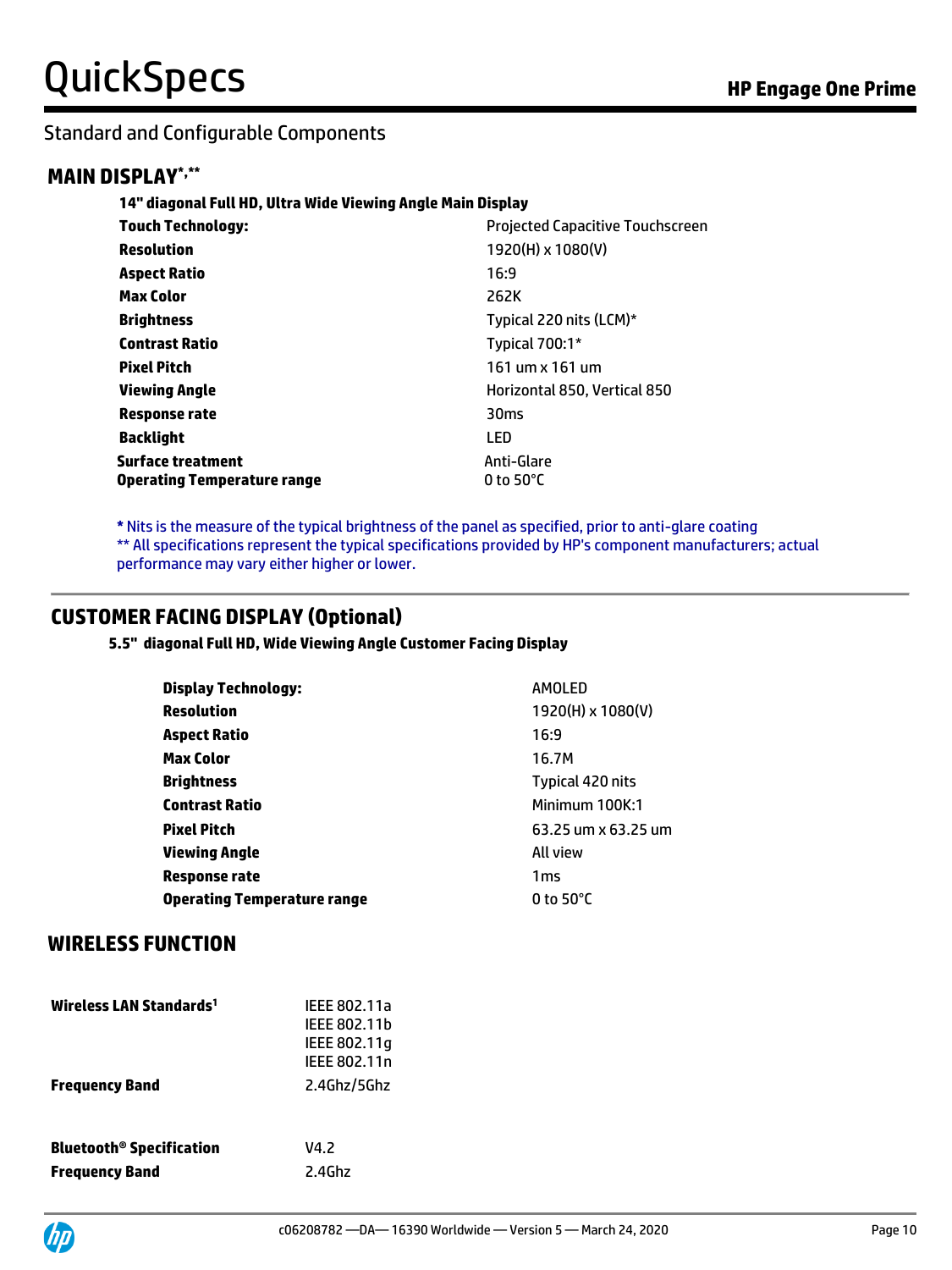### Standard and Configurable Components

| <b>NFC (Integrated)</b>                                               | Integrated NFC solution supporting P2P and R/W working modes for Type A, B,<br>and F signals with NFC forum standard tags of type 1, type 2, type 3, and type 4. |  |
|-----------------------------------------------------------------------|------------------------------------------------------------------------------------------------------------------------------------------------------------------|--|
|                                                                       | NOTE 1: Wireless access point and internet service required and sold separately. Availability of public wireless access points limited.                          |  |
| <b>Magnetic Stripe Reader</b>                                         |                                                                                                                                                                  |  |
| <b>MSR Reader<sup>1</sup></b>                                         | Integrated MSR reader, triple-track head, ISO 7811/7812/7813 Compliant, encryption<br>capable                                                                    |  |
| <b>NOTE 2: MSR configuration utility is not available for module.</b> | NOTE 1: Internet access and MSR authorization software reugried and sold separately.                                                                             |  |
| <b>Front Camera</b>                                                   |                                                                                                                                                                  |  |
| <b>Front camera</b>                                                   | Integrated front camera (5M, FF)                                                                                                                                 |  |
| <b>Barcode Reader</b>                                                 |                                                                                                                                                                  |  |
| <b>Back camera</b>                                                    | Integrated back camera (5M, FF) with flash LED                                                                                                                   |  |
| <b>Acoustic functions</b>                                             |                                                                                                                                                                  |  |
| 1 microphone                                                          | Integrated                                                                                                                                                       |  |
| 1 speaker                                                             | Integrated, 1W, Embedded codec.                                                                                                                                  |  |
| I/O Ports                                                             |                                                                                                                                                                  |  |
| USB-C™ port x2                                                        | Support PD (power & data), once either of USB-C™ port become PD power sink (15V/3A),<br>another port can be PD source (5V/0.9A, 5V/3A, 9V/3A).                   |  |
| USB 2.0 port x2                                                       | USB2.0(5V/0.5A)                                                                                                                                                  |  |
|                                                                       |                                                                                                                                                                  |  |

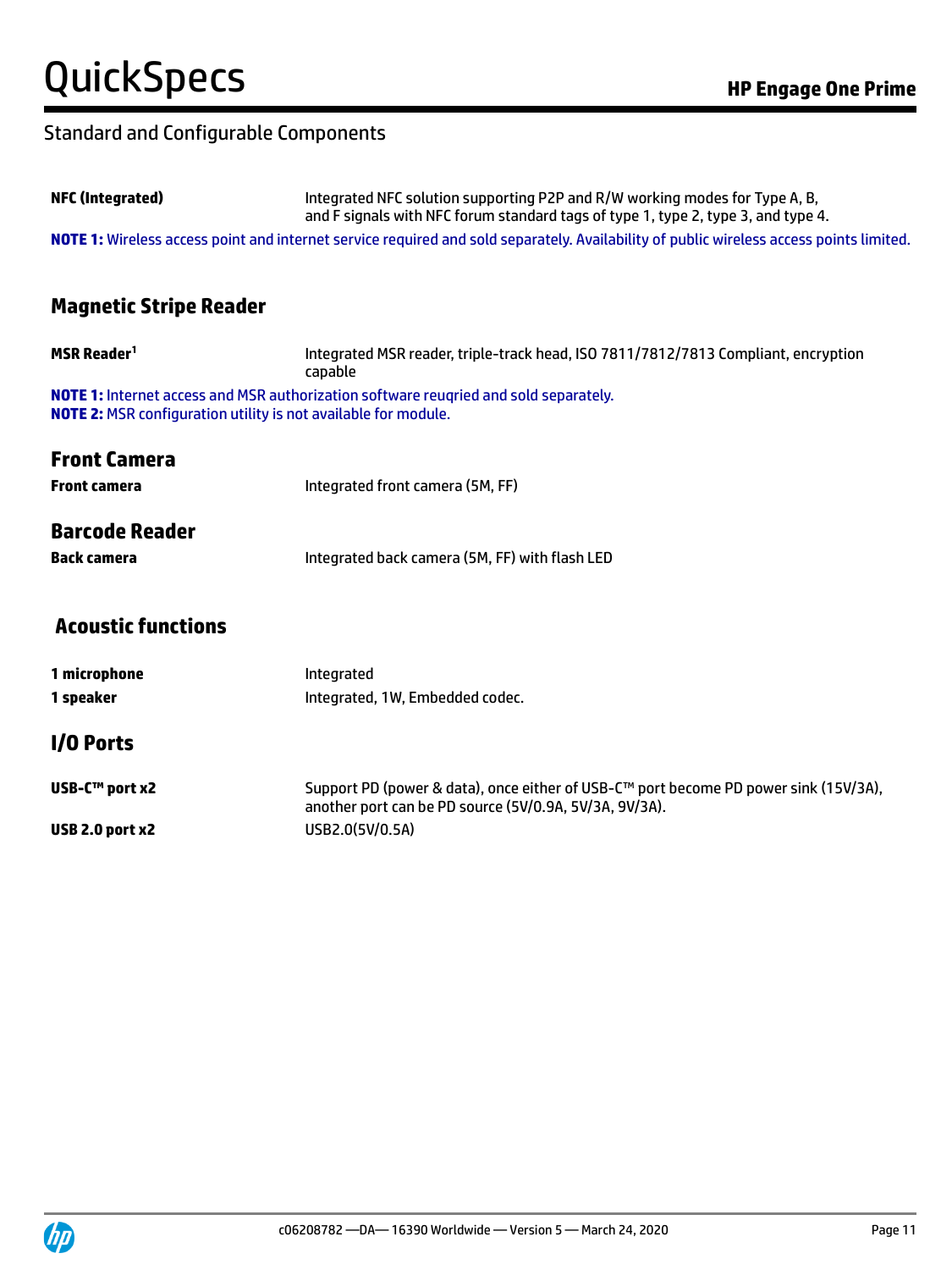| <b>Power Supply</b>                   | 45W, 87.8% efficient at 15V, active PFC                                                                                                                                                                  |
|---------------------------------------|----------------------------------------------------------------------------------------------------------------------------------------------------------------------------------------------------------|
| <b>Operating Voltage Range</b>        | 90V~265VAC                                                                                                                                                                                               |
| <b>Rated Voltage Range</b>            | 100V~240AC                                                                                                                                                                                               |
| <b>Rated Line Frequency</b>           | $50~60$ HZ                                                                                                                                                                                               |
| <b>Operating Line Frequency Range</b> | $47 - 63$ HZ                                                                                                                                                                                             |
| <b>Rated Input Current</b>            | <2.2A/120W, 1.4A/45W                                                                                                                                                                                     |
| <b>Power Cord Length</b>              | 2 Options:<br>(1) 1m for 120W power adaptor for HP Engage One Prime I/O Hub when it is attached<br>(2) 1m for 45W power adaptor for HP Engage One Prime when HP Engage One Prime I/O Hub<br>is detached. |
| <b>Current Leakage (45W)</b>          | The total combined leakage current when measure in accordance with IEC 60950-1, 2nd<br>Edition shall not exceed 40 microamperes when tested at 250 VAC, 50 Hz in a normal<br>operating condition.        |

### **WEIGHTS & DIMENSIONS**

| <b>HP Engage One Prime</b> |                                                                        |
|----------------------------|------------------------------------------------------------------------|
| <b>Product Dimensions</b>  | 330.2mm(W) x 419.1mm(D) x 127mm(H), 13inch(W) x 16.5inch(D) x 5inch(H) |
| Weight                     | 5kg/10.8lb                                                             |

| <b>HP Engage One Prime unit (Base Unit)</b> |                                                                        |
|---------------------------------------------|------------------------------------------------------------------------|
| <b>Product Dimensions</b>                   | 334mm(W) x 260mm(L) x 127mm(H), 13.15inch(W) x 10.24inch(L) x 5inch(H) |
| <b>Dimension Note</b>                       |                                                                        |

| Scanner                   |                                                                          |
|---------------------------|--------------------------------------------------------------------------|
| <b>Product Dimensions</b> | 101.6mm(W) x 196.85mm(D) x 101.6mm(H), 4inch(W) x 7.75inch(D) x 4inch(H) |
| Weight                    | $0.5$ kg/1lb                                                             |

| <b>Printer</b>            |                                                                     |
|---------------------------|---------------------------------------------------------------------|
| <b>Product Dimensions</b> | 158.75mm(W) x 222.25mm(D) x 177.8mm(H), 6.25inch(W) x 8.75inch(D) x |
|                           | 7inch(H)                                                            |
| Weight                    | $0.9$ kg/ 2lb                                                       |

| <b>Packaging Carton (Base Unit)</b> |                                                                              |
|-------------------------------------|------------------------------------------------------------------------------|
| <b>Packaging Dimensions</b>         | 408mm (L) X 325mm (D) X 220mm (H), 16.02inch(W) x 12.80inch(L) x 8.66inch(H) |

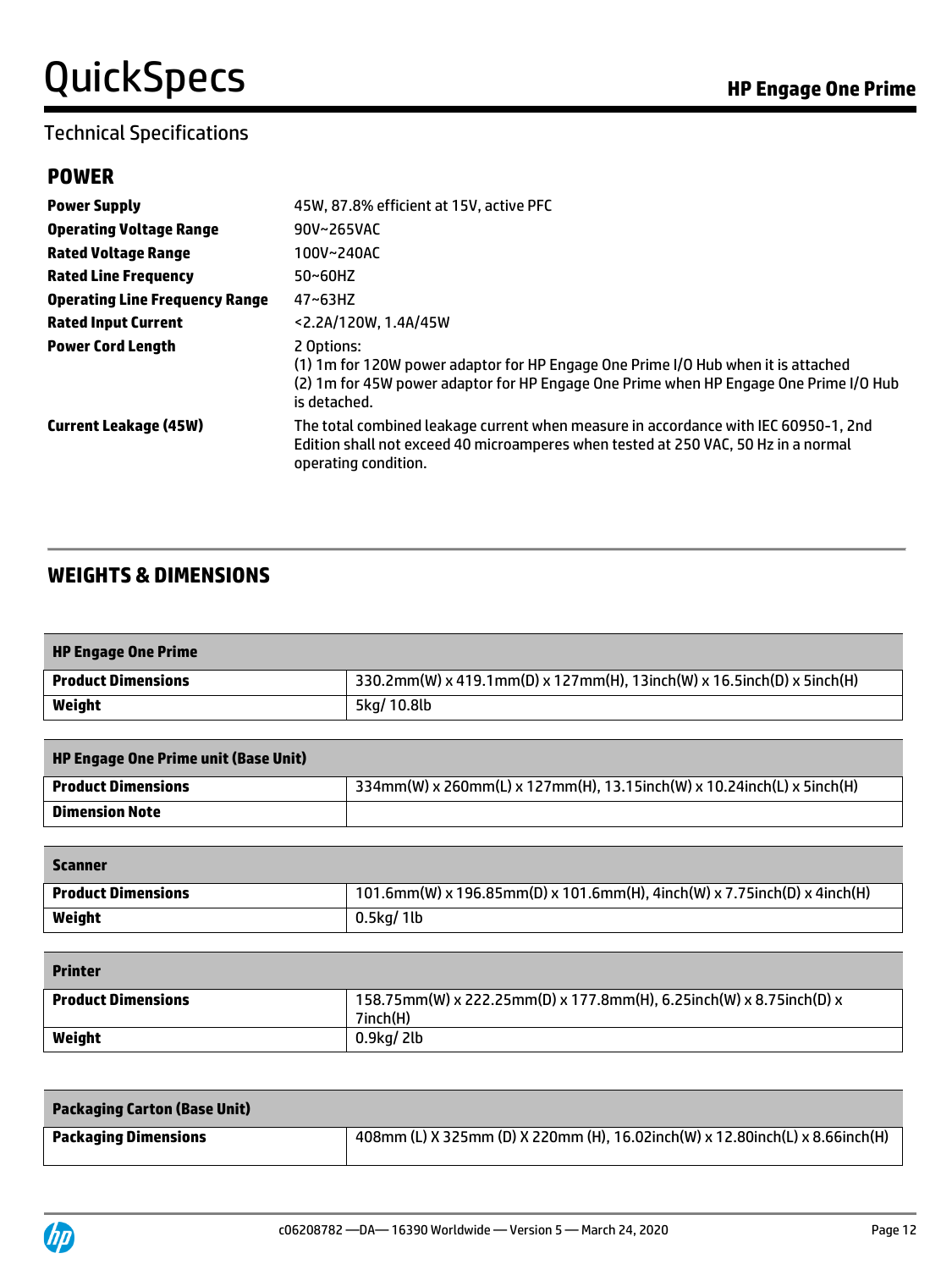### Technical Specifications

#### **MISCELLANEOUS FEATURES**

#### **Power LED behavior:**

- 1. System is on, the LED is constant on.
- 2. System is off, the LED is off.
- 3. System is in sleep,the LED is breathing (fade-in for 3s and fade-out for 3s)

#### **TEMPERATURE, HUMIDITY, ALTITUDE Specifications**

| Temperature                        | <b>Operating</b> | 32°F to 95°F (0 to 35°C)       |
|------------------------------------|------------------|--------------------------------|
|                                    | Non-operating    | -22° to 149° F (-30° to 65° C) |
| <b>Relative humidity Operating</b> |                  | 10 to 90%                      |
| Altitude                           | <b>Operating</b> | 0 to 10,000 ft (3,048 m)       |
| (unpressurized)                    | Non-operating    | 0 to 30,000 ft (9,144 m)       |

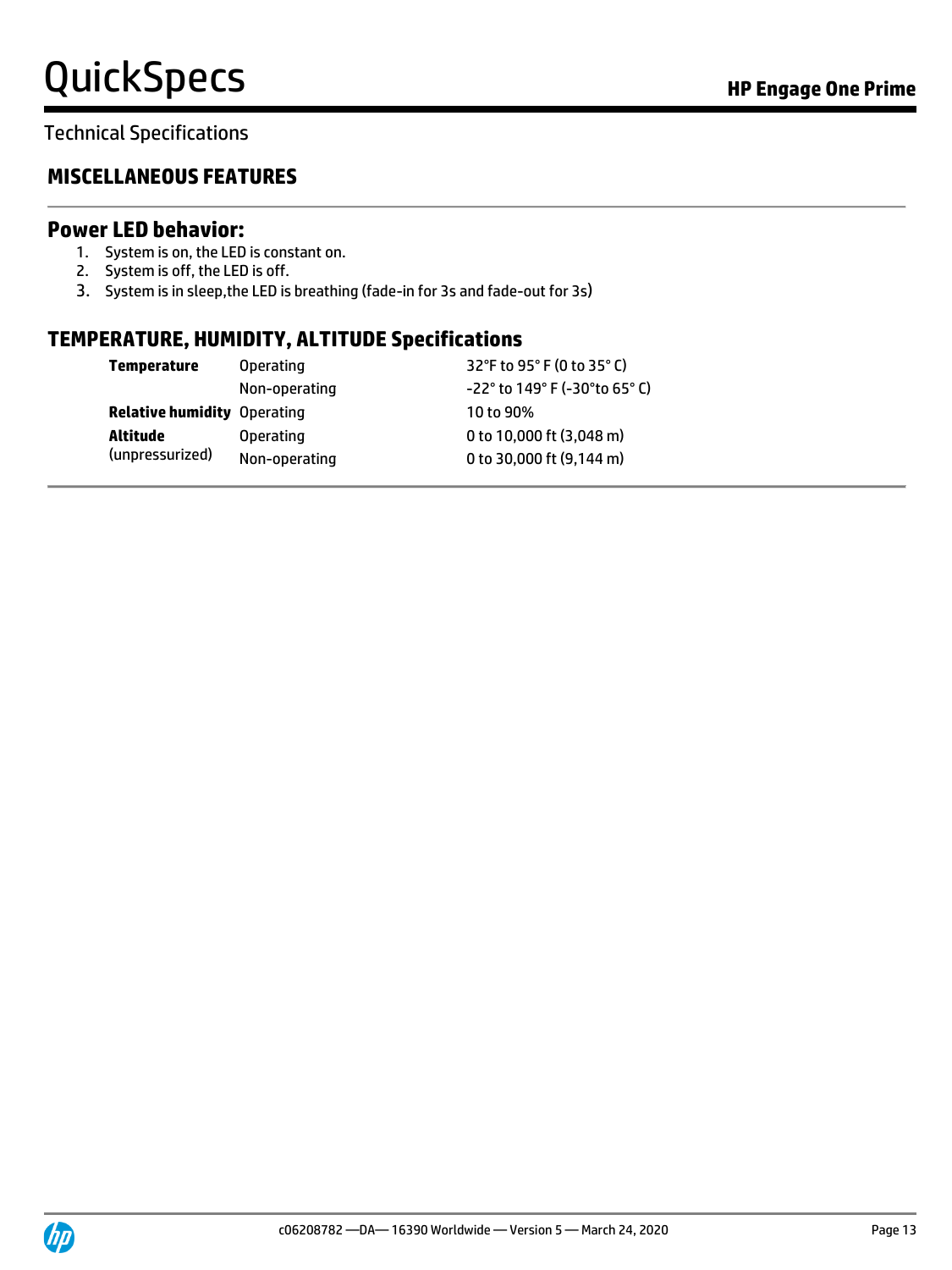### Technical Specifications

### **ENVIRONMENTAL & INDUSTRY**

#### **Environmental Data**

| <b>Eco-Label Certifications &amp;</b> | This product has received or is in the process of being certified to the following approvals and |
|---------------------------------------|--------------------------------------------------------------------------------------------------|
| declarations                          | may be labeled with one or more of these marks:                                                  |
|                                       | US ENERGY STAR®                                                                                  |

• EPEAT® Sliver registered in the United States. Se[e http://www.epeat.net](http://www.epeat.net/) for registration status in your country. Search keyword generator on HP's 3rd party option store for solar generator accessories at www.hp.com/go/options.

**Energy Consumption**

**System Configuration** The configuration used for the Energy Consumption for the Engage One Prime model is based on a typically configured system.

| (in accordance with US ENERGY |              |                     |                     |
|-------------------------------|--------------|---------------------|---------------------|
| <b>STAR®</b> test method)     | 115VAC, 60Hz | <b>230VAC. 50Hz</b> | <b>100VAC, 50Hz</b> |
| Normal Operation (Short idle) | 9.91W        | 9.88 W              | 9.77 W              |
| Normal Operation (Long idle)  | 3.93W        | 3.90 W              | 3.88 W              |
| Sleep                         | 3.93W        | 3.90 W              | 3.88 W              |
| <b>Off</b>                    | 0.49W        | 0.53W               | 0.49W               |

**NOTE:** Energy efficiency data listed is for an ENERGY STAR® compliant product if offered within the model family . HP computers marked with the ENERGY STAR® Logo are compliant with the applicable U.S. Environmental Protection Agency (EPA) ENERGY STAR® specifications for computers.

| <b>Heat Dissipation*</b>      | 115VAC, 60Hz | <b>230VAC. 50Hz</b> | <b>100VAC, 60Hz</b> |
|-------------------------------|--------------|---------------------|---------------------|
| Normal Operation (Short idle) | 34 BTU/hr    | 34 BTU/hr           | 33 BTU/hr           |
| Normal Operation (Long idle)  | 13 BTU/hr    | 13 BTU/hr           | 13 BTU/hr           |
| Sleep                         | 13 BTU/hr    | 13 BTU/hr           | 13 BTU/hr           |
| 0ff                           | 2 BTU/hr     | 2 BTU/hr            | 2 BTU/hr            |

**\*NOTE:** Heat dissipation is calculated based on the measured watts, assuming the service level is attained for one hour.

| Declared Noise Emissions (in<br>accordance with ISO 7779 and<br>ISO 9296) | <b>Sound Power</b><br>(LWAd. bels) | <b>Sound Pressure</b><br>(LpAm, decibels) |
|---------------------------------------------------------------------------|------------------------------------|-------------------------------------------|
| Typically Configured – Idle                                               |                                    |                                           |
| Fixed Disk – Random writes                                                |                                    |                                           |

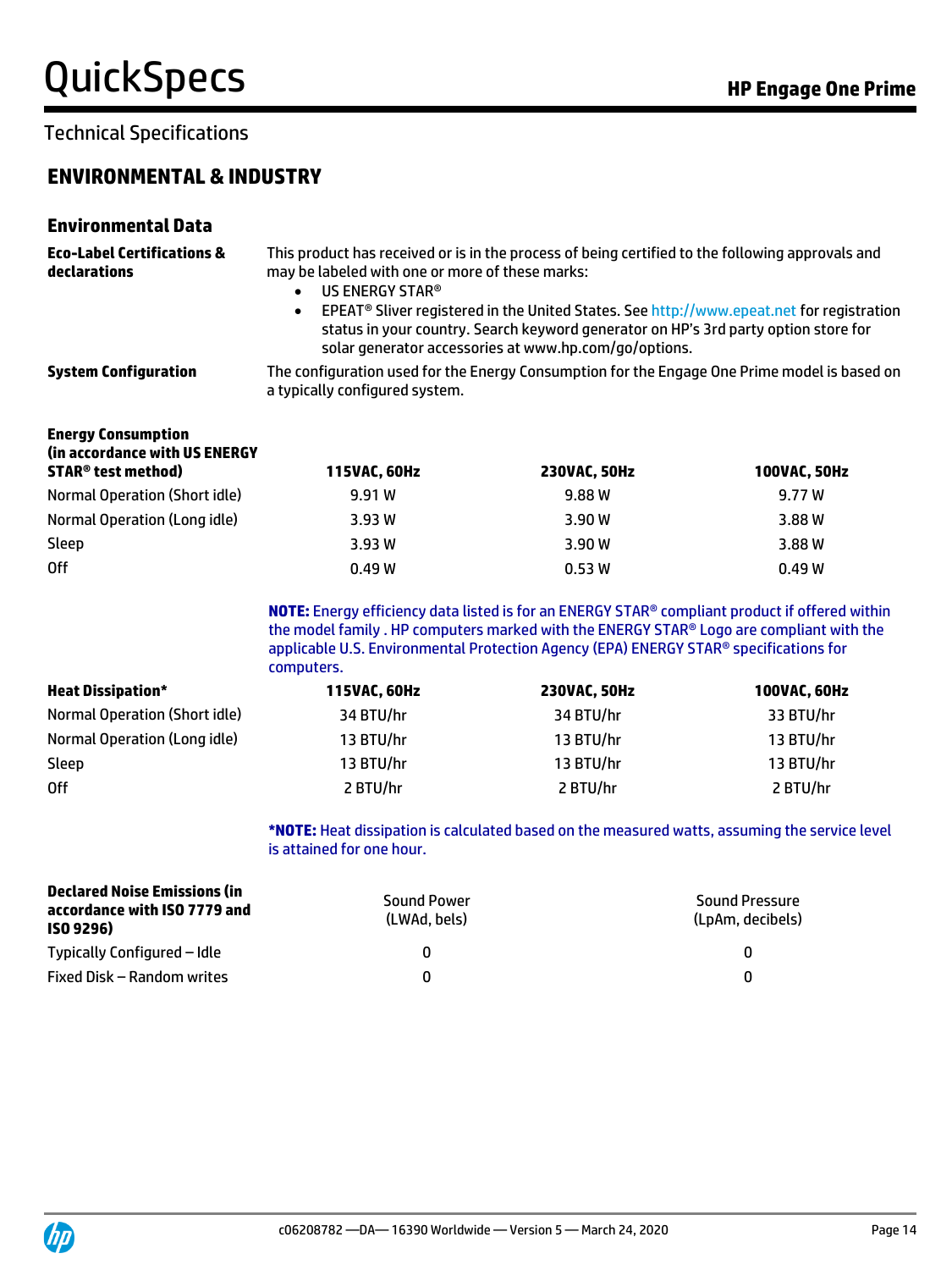Technical Specifications

| <b>Additional Information</b> | $\bullet$                                                                                                                                                                                                                                                                                                                                                                                                                                                                                                                                                                                                                                                                                                                                                                                                                                                                                                                                                                                                                                                                                                                                                                                                                                                                                                                                                                                                                                        | This product is in compliance with the Restrictions of Hazardous Substances (RoHS)<br>directive - 2011/65/EC.<br>This HP product is designed to comply with the Waste Electrical and Electronic<br>Equipment WEEE Directive <sup>1,2</sup> .<br>This product is in compliance with California Proposition 65 (State of California; Safe<br>Drinking Water and Toxic Enforcement Act of 1986).<br>This product is in compliance with the IEEE 1680 (EPEAT) standard at the <sliver> level,<br/>see www.epeat.net<br/>Plastics parts weighing over 25 grams used in the product are marked per ISO11469 and<br/>IS01043.<br/>This product is 96% recycle-able when properly disposed of at end of life.</sliver> |       |
|-------------------------------|--------------------------------------------------------------------------------------------------------------------------------------------------------------------------------------------------------------------------------------------------------------------------------------------------------------------------------------------------------------------------------------------------------------------------------------------------------------------------------------------------------------------------------------------------------------------------------------------------------------------------------------------------------------------------------------------------------------------------------------------------------------------------------------------------------------------------------------------------------------------------------------------------------------------------------------------------------------------------------------------------------------------------------------------------------------------------------------------------------------------------------------------------------------------------------------------------------------------------------------------------------------------------------------------------------------------------------------------------------------------------------------------------------------------------------------------------|----------------------------------------------------------------------------------------------------------------------------------------------------------------------------------------------------------------------------------------------------------------------------------------------------------------------------------------------------------------------------------------------------------------------------------------------------------------------------------------------------------------------------------------------------------------------------------------------------------------------------------------------------------------------------------------------------------------|-------|
|                               |                                                                                                                                                                                                                                                                                                                                                                                                                                                                                                                                                                                                                                                                                                                                                                                                                                                                                                                                                                                                                                                                                                                                                                                                                                                                                                                                                                                                                                                  | <sup>1</sup> Directive 2012/19/EU of the European Parliament and of the Council of 4 July 2012 on<br>waste electrical and electronic equipment (WEEE) (recast)<br><sup>2</sup> Directive 2002/96/EC of the European Parliament and of the Council of 27 January<br>2003 on waste electrical and electronic equipment (WEEE)                                                                                                                                                                                                                                                                                                                                                                                    |       |
| <b>Packaging Materials</b>    | External:                                                                                                                                                                                                                                                                                                                                                                                                                                                                                                                                                                                                                                                                                                                                                                                                                                                                                                                                                                                                                                                                                                                                                                                                                                                                                                                                                                                                                                        | PAPER/Paper                                                                                                                                                                                                                                                                                                                                                                                                                                                                                                                                                                                                                                                                                                    | 796 g |
|                               | Internal:                                                                                                                                                                                                                                                                                                                                                                                                                                                                                                                                                                                                                                                                                                                                                                                                                                                                                                                                                                                                                                                                                                                                                                                                                                                                                                                                                                                                                                        | PLASTIC/Polyethylene Expanded - EPE                                                                                                                                                                                                                                                                                                                                                                                                                                                                                                                                                                                                                                                                            | 172g  |
|                               |                                                                                                                                                                                                                                                                                                                                                                                                                                                                                                                                                                                                                                                                                                                                                                                                                                                                                                                                                                                                                                                                                                                                                                                                                                                                                                                                                                                                                                                  | PLASTIC/Polyethylene low density - LDPE                                                                                                                                                                                                                                                                                                                                                                                                                                                                                                                                                                                                                                                                        | 15 g  |
|                               |                                                                                                                                                                                                                                                                                                                                                                                                                                                                                                                                                                                                                                                                                                                                                                                                                                                                                                                                                                                                                                                                                                                                                                                                                                                                                                                                                                                                                                                  | The EPE/LDP foam packaging material is made from 0% recycled content.                                                                                                                                                                                                                                                                                                                                                                                                                                                                                                                                                                                                                                          |       |
|                               |                                                                                                                                                                                                                                                                                                                                                                                                                                                                                                                                                                                                                                                                                                                                                                                                                                                                                                                                                                                                                                                                                                                                                                                                                                                                                                                                                                                                                                                  | The paper packaging materials contains at least 90% recycled content.                                                                                                                                                                                                                                                                                                                                                                                                                                                                                                                                                                                                                                          |       |
| <b>Material Usage</b>         |                                                                                                                                                                                                                                                                                                                                                                                                                                                                                                                                                                                                                                                                                                                                                                                                                                                                                                                                                                                                                                                                                                                                                                                                                                                                                                                                                                                                                                                  |                                                                                                                                                                                                                                                                                                                                                                                                                                                                                                                                                                                                                                                                                                                |       |
|                               | This product does not contain any of the following substances in excess of regulatory limits<br>(refer to the HP General Specification for the Environment at<br>http://www.hp.com/hpinfo/globalcitizenship/environment/pdf/gse.pdf):<br>Asbestos<br>$\bullet$<br><b>Certain Azo Colorants</b><br>$\bullet$<br>Certain Brominated Flame Retardants - may not be used as flame retardants in plastics<br>$\bullet$<br>Cadmium<br>$\bullet$<br><b>Chlorinated Hydrocarbons</b><br>$\bullet$<br><b>Chlorinated Paraffins</b><br>$\bullet$<br>Formaldehyde<br>$\bullet$<br><b>Halogenated Diphenyl Methanes</b><br>Lead carbonates and sulfates<br>٠<br>Lead and Lead compounds<br>Nickel - finishes must not be used on the external surface designed to be frequently<br>handled or carried by the user.<br><b>Ozone Depleting Substances</b><br>$\bullet$<br><b>Polybrominated Biphenyls (PBBs)</b><br>$\bullet$<br><b>Polybrominated Biphenyl Ethers (PBBEs)</b><br>$\bullet$<br>Polybrominated Biphenyl Oxides (PBBOs)<br>$\bullet$<br><b>Polychlorinated Biphenyl (PCB)</b><br>$\bullet$<br><b>Polychlorinated Terphenyls (PCT)</b><br>$\bullet$<br>Polyvinyl Chloride (PVC) - except for wires and cables, and certain retail packaging has<br>$\bullet$<br>been voluntarily removed from most applications.<br><b>Radioactive Substances</b><br>$\bullet$<br>Tributyl Tin (TBT), Triphenyl Tin (TPT), Tributyl Tin Oxide (TBTO)<br>$\bullet$ |                                                                                                                                                                                                                                                                                                                                                                                                                                                                                                                                                                                                                                                                                                                |       |

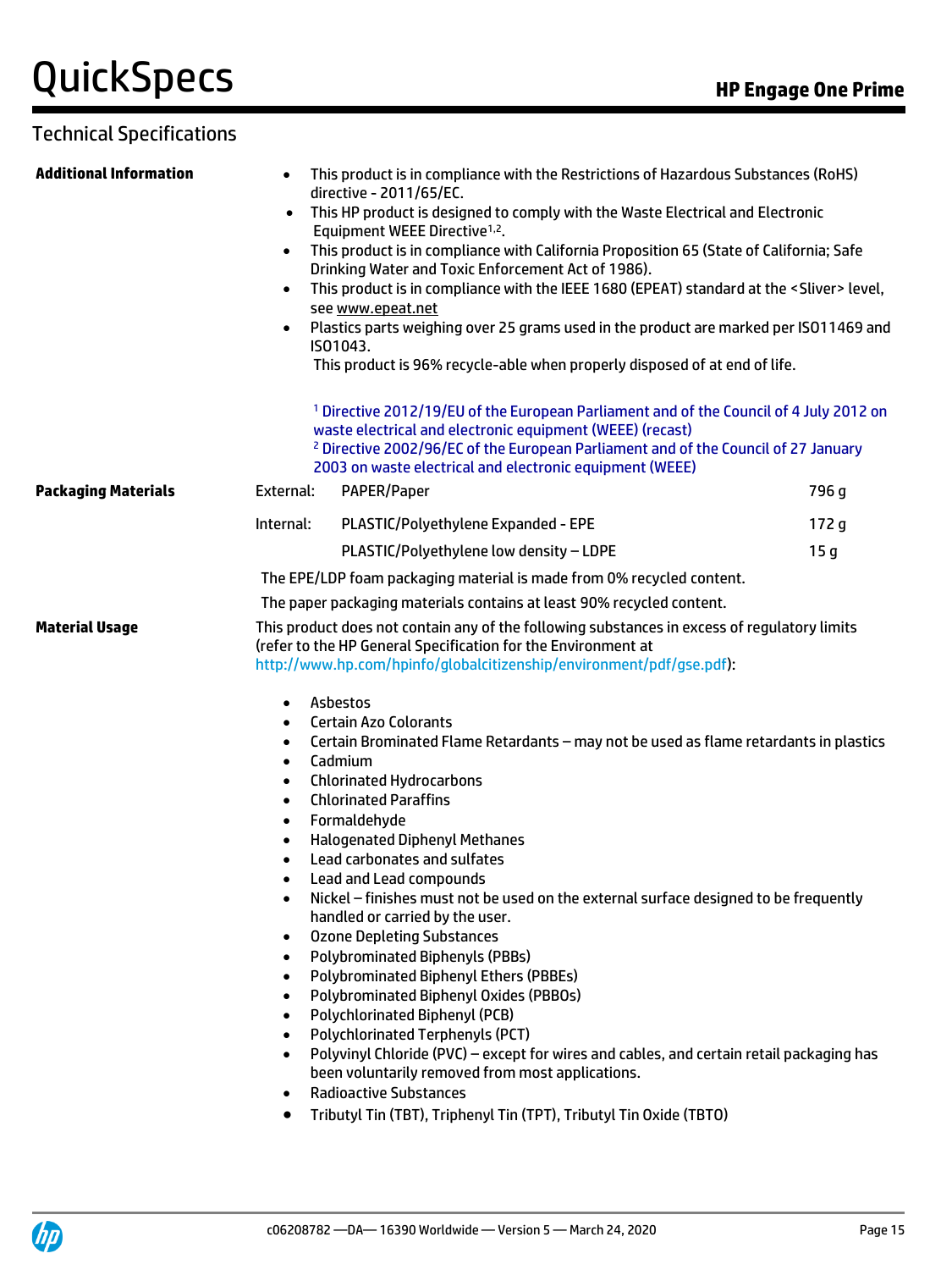#### Technical Specifications

| <b>Packaging Usage</b>                                       | HP follows these guidelines to decrease the environmental impact of product packaging:<br>Eliminate the use of heavy metals such as lead, chromium, mercury and cadmium in<br>packaging materials.<br>Eliminate the use of ozone-depleting substances (ODS) in packaging materials.<br>$\bullet$<br>Design packaging materials for ease of disassembly.<br>$\bullet$<br>Maximize the use of post-consumer recycled content materials in packaging materials.<br>$\bullet$<br>Use readily recyclable packaging materials such as paper and corrugated materials.<br>$\bullet$<br>Reduce size and weight of packages to improve transportation fuel efficiency.<br>$\bullet$<br>Plastic packaging materials are marked according to ISO 11469 standards. |
|--------------------------------------------------------------|--------------------------------------------------------------------------------------------------------------------------------------------------------------------------------------------------------------------------------------------------------------------------------------------------------------------------------------------------------------------------------------------------------------------------------------------------------------------------------------------------------------------------------------------------------------------------------------------------------------------------------------------------------------------------------------------------------------------------------------------------------|
| <b>End-of-life Management and</b><br><b>Recycling</b>        | HP Inc. offers end-of-life HP product return and recycling programs in many geographic areas.<br>To recycle your product, please go to: http://www.hp.com/go/reuse-recycle or contact your<br>nearest HP sales office. Products returned to HP will be recycled, recovered or disposed of in a<br>responsible manner.                                                                                                                                                                                                                                                                                                                                                                                                                                  |
|                                                              | The EU WEEE Directive 2012/19/EU requires manufacturers to provide treatment information for<br>each product type for use by treatment facilities. This information (product disassembly<br>instructions) is posted on the HP Inc. web site at: http://www.hp.com/go/recyclers. These<br>instructions may be used by recyclers and other WEEE treatment facilities as well as HP OEM<br>customers who integrate and re-sell HP equipment.                                                                                                                                                                                                                                                                                                              |
| <b>HP Inc. Corporate</b><br><b>Environmental Information</b> | For more information about HP's commitment to the environment                                                                                                                                                                                                                                                                                                                                                                                                                                                                                                                                                                                                                                                                                          |
|                                                              | <b>Global Citizenship Report</b><br>http://www.hp.com/hpinfo/globalcitizenship/gcreport/index.html<br><b>Eco-label certifications</b><br>http://www8.hp.com/us/en/hp-information/environment/ecolabels.html<br>ISO 14001 certificates:<br>PC Product Design ISO 14001 certificate<br>and<br>HP Operations ISO 14001 certificate                                                                                                                                                                                                                                                                                                                                                                                                                        |
|                                                              |                                                                                                                                                                                                                                                                                                                                                                                                                                                                                                                                                                                                                                                                                                                                                        |

#### **SERVICE AND SUPPORT**

 $1/1/0$  + Advanced Exchange limited warranty delivers on-site, next business day<sup>1,2</sup> service for parts and labor and complimentary limited technical support.<sup>3</sup> Service offers terms up to 3 years by choosing an optional HP Care Service .<sup>4</sup> To choose the right level of service for your HP product, visit HP Care Pack Central: http://www.hp.com/go/cpc

#### **NOTES:**

- 1. Terms and conditions may vary by country. Certain restrictions and exclusions apply. Other warranty variations may be offered in your region.
- 2. On-site service may be provided pursuant to a service contract between HP and an authorized HP third-party provider, and is not available in certain countries. Global service response times are based on commercially reasonable best effort and may vary by country.
- 3. Technical support applies only to HP-configured Compaq and third-party HP-qualified hardware and software. 24 x 7 support may not be available in some countries.
- 4. HP Care Services are optional. Service levels and response times for HP Care Services may vary depending on your geographic location. Service starts on date of hardware purchase. Restrictions and limitations apply. For details, visit http://www.hp.com/go/cpc. HP services are governed by the applicable HP terms and conditions of service provided or indicated to Customer at the time of purchase. Customer may have additional statutory rights according to applicable

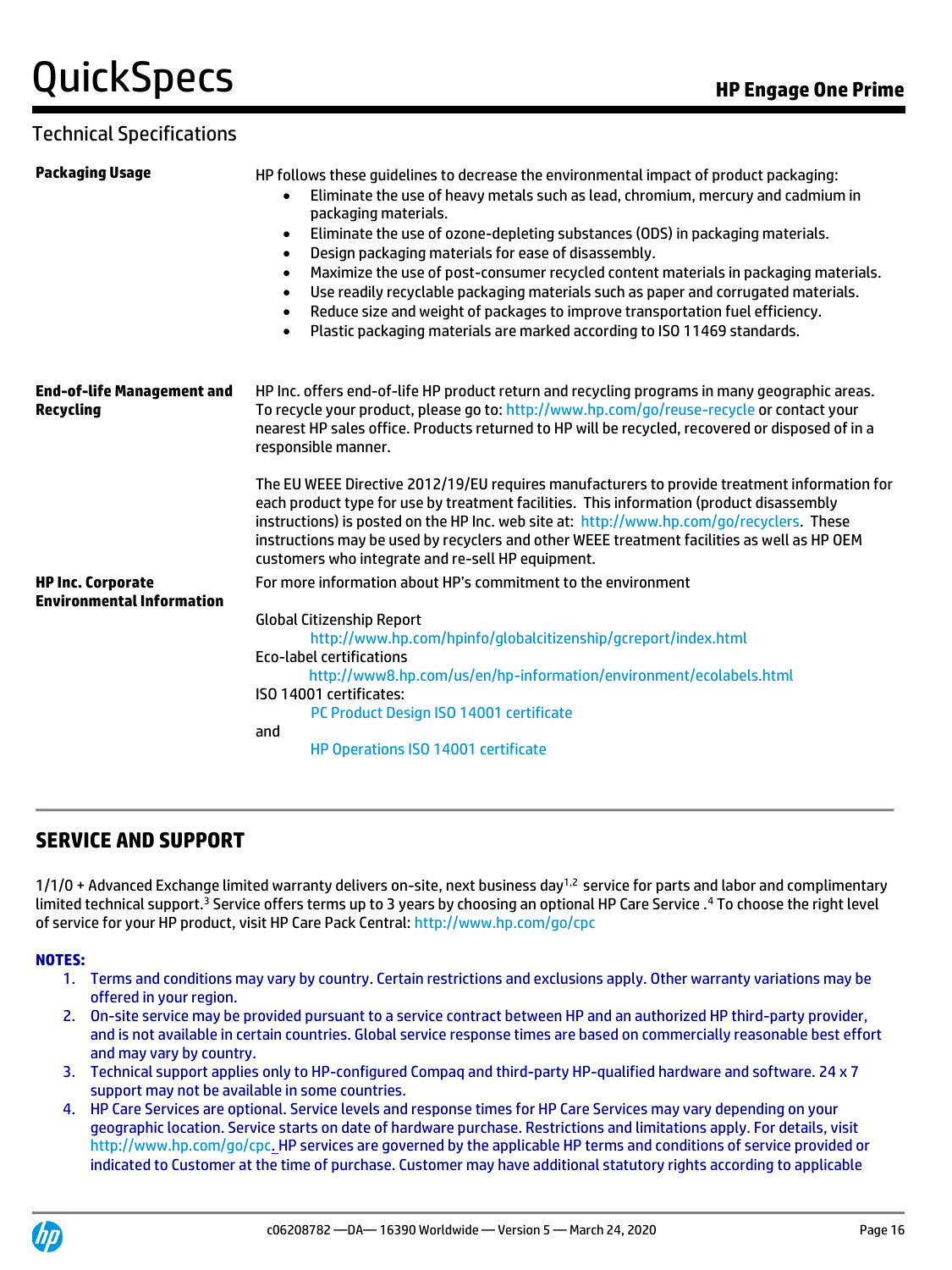#### Technical Specifications

local laws, and such rights are not in any way affected by the HP terms and conditions of service or the HP Limited Warranty provided with your HP Product

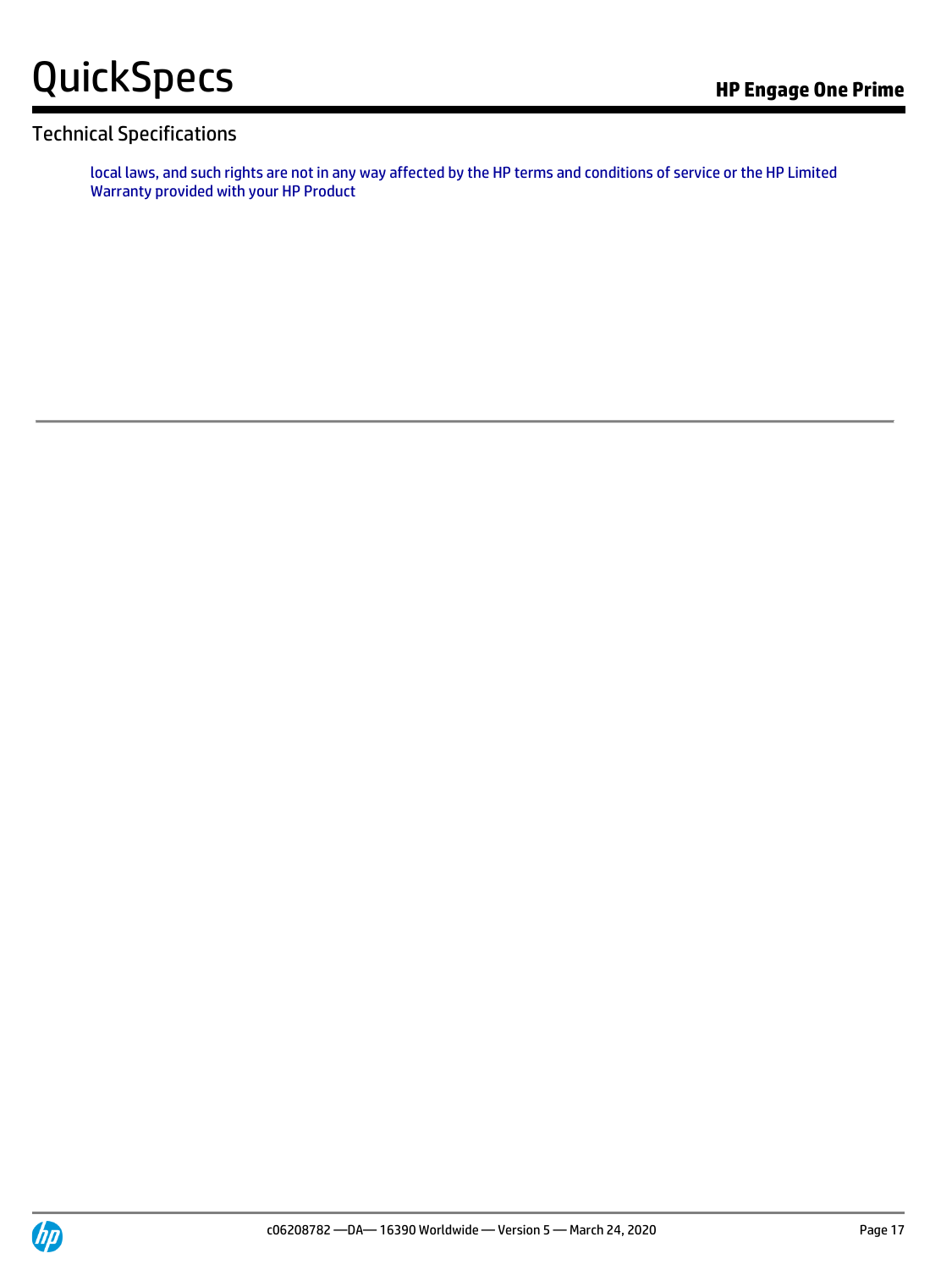#### HP Engage One Prime Peripherals

#### **HP Engage One Prime Receipt Printer**





#### **Model**

| <b>HP Engage One Prime Receipt Printer</b> | 4VW55AA/AT |
|--------------------------------------------|------------|
| HP Engage One Prime White Receipt Printer  | 4VW61AA/AT |

| <b>Print Method</b>        | Direc           |
|----------------------------|-----------------|
| <b>Printing Speed</b>      | 90 m            |
| Resolution                 | 8 dot           |
| <b>Flash Memory</b>        | 8 MB            |
| <b>RAM</b>                 | 8 MB            |
| Knife                      | Full a          |
| <b>Paper Type</b>          | Theri           |
| <b>Paper Roll Width</b>    | 58m             |
| <b>Paper Roll Diameter</b> | 51 <sub>m</sub> |
| Paper Thickness Range      | 0.06            |
| Sensor                     | Theri           |
|                            |                 |

## **Weight** 620g **Color** Black/White **Interface** USB Type-C™ **Power Input** 9V 4A **Operating Temperature CONSERVIAGE ACCORDING THE EXECUTIVE OPERATOR CONSUMING THE EXECUTIVE OPERATOR CONSUMING T Operating Humidity** 20% to 90%

**Pirect Thermal 90 mm/sec (max.) Resolution** 8 dots/mm (203 DPI) **Full and Partial cuts supported** Thermal continuous paper, Thermal marked paper **58mm (2.25") 51mm (max) (2.01") Paper Thickness Range** 0.06mm~0.10mm thermal paper **Thermal Printhead Detection** Cover Detection Paper Engaged **Cash Drawers Cash Drawers Cash drawers** (RJ12) **Dimensions** 96mm (diameter) x 119.5mm (height)

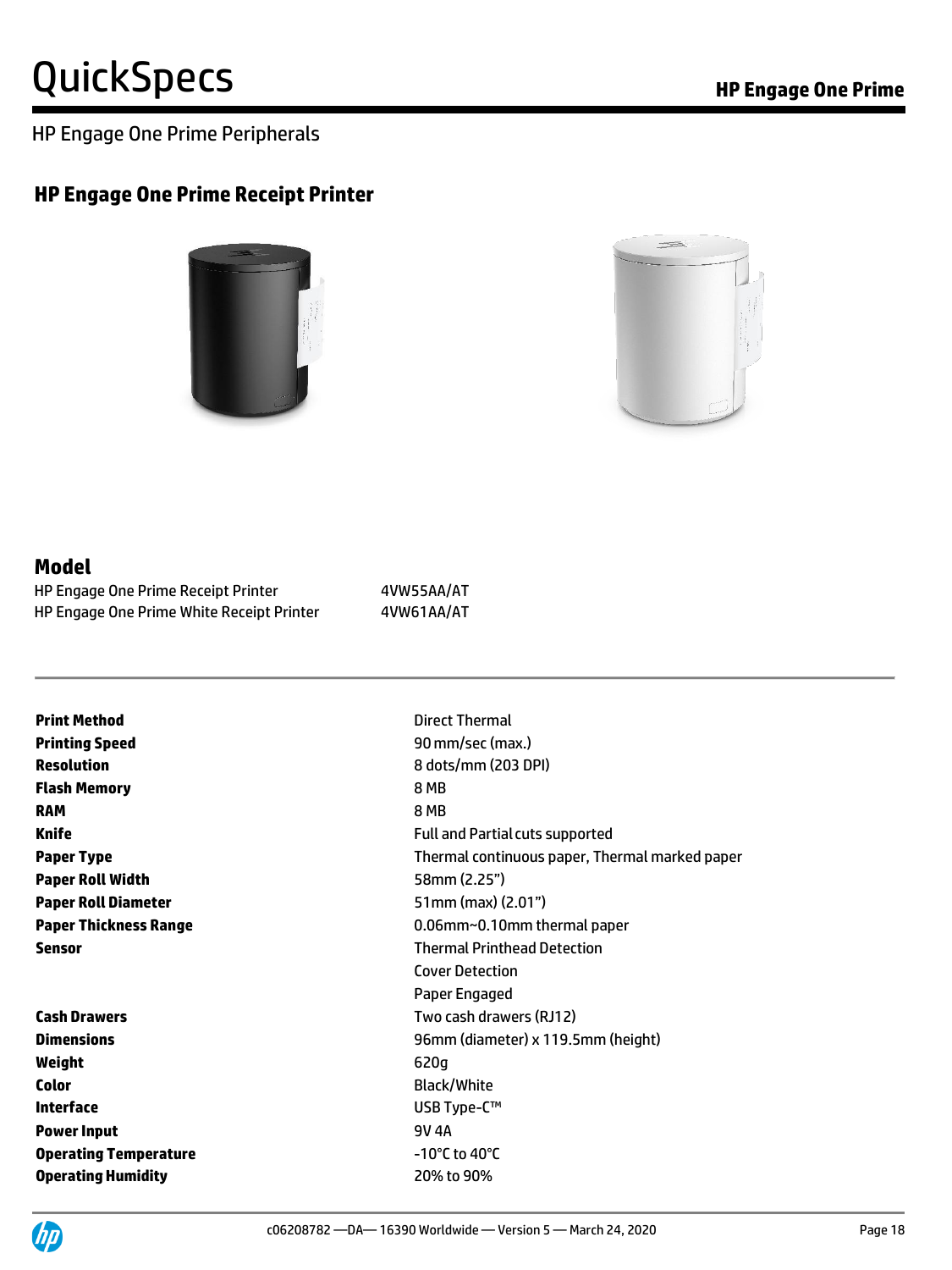#### HP Engage One Prime Peripherals

**Reliability** MTBF 300,000 hrs Printhead life 50km Cutter life 500,000 times **Software Software JPOS** supporting Android 8.1

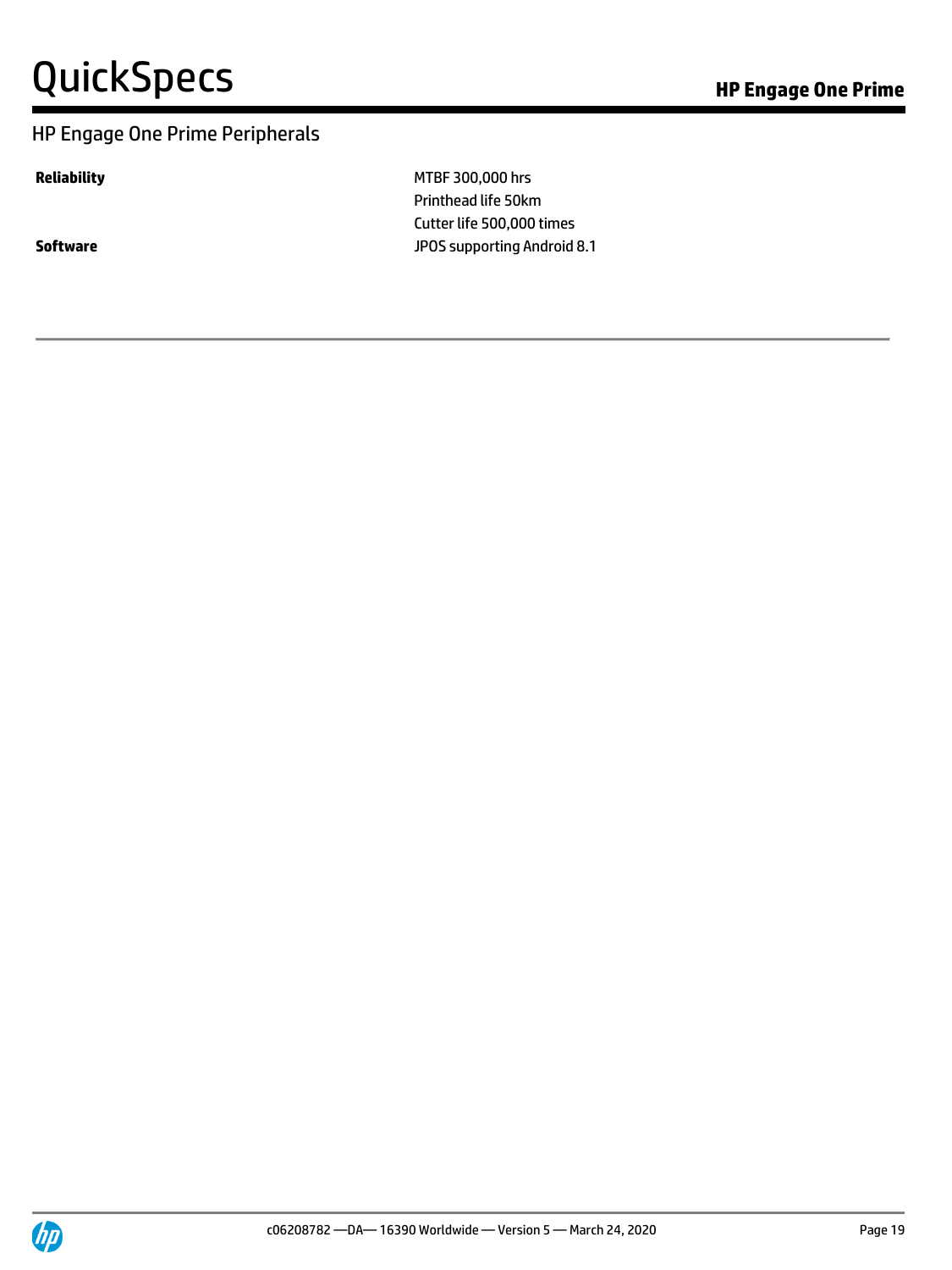HP Engage One Prime Peripherals

## **HP Engage One Prime Barcode Scanner**





#### **Models**

HP Engage One Prime Barcode Scanner 4VW58AA/AT HP Engage One Prime White Barcode Scanner 4VW64AA/AT

| <b>Scanner Type</b>    | 2D Linear Imager             |                                   |
|------------------------|------------------------------|-----------------------------------|
| <b>Light source</b>    | White LED                    |                                   |
| <b>Resolution</b>      | $\geq$ 4 mil                 |                                   |
| <b>Depth of Field</b>  | <b>Typical Performance *</b> |                                   |
|                        | <b>Narrow Width</b>          | <b>Depth of Field</b>             |
|                        | <b>EAN-13</b>                | 60mm-215mm (2.4in-8.5in) (13 mil) |
|                        | QR Code                      | 40mm-105mm (1.6in-4.1in) (15 mil) |
| <b>Symbol Contrast</b> | 25% minimum reflectance      |                                   |
| Roll (tilt)            | 360°                         |                                   |
| <b>Pitch</b>           | $±45^{\circ}$                |                                   |
| <b>Skew</b>            | $±40^{\circ}$                |                                   |
| 1D decode symbologies  |                              |                                   |
|                        | EAN-8                        |                                   |
|                        | <b>EAN-13</b>                |                                   |
|                        | UPC-E                        |                                   |
|                        | UPC-A                        |                                   |
|                        | Code 128                     |                                   |
|                        | <b>UCC/EAN 128 I20f5</b>     |                                   |
|                        | <b>ITF14</b>                 |                                   |
|                        | ITF <sub>6</sub>             |                                   |
|                        | Matrix 25                    |                                   |
|                        | CodaBar Code                 |                                   |
|                        | 39                           |                                   |
|                        | Code 93                      |                                   |
|                        | <b>ISSN ISBN</b>             |                                   |

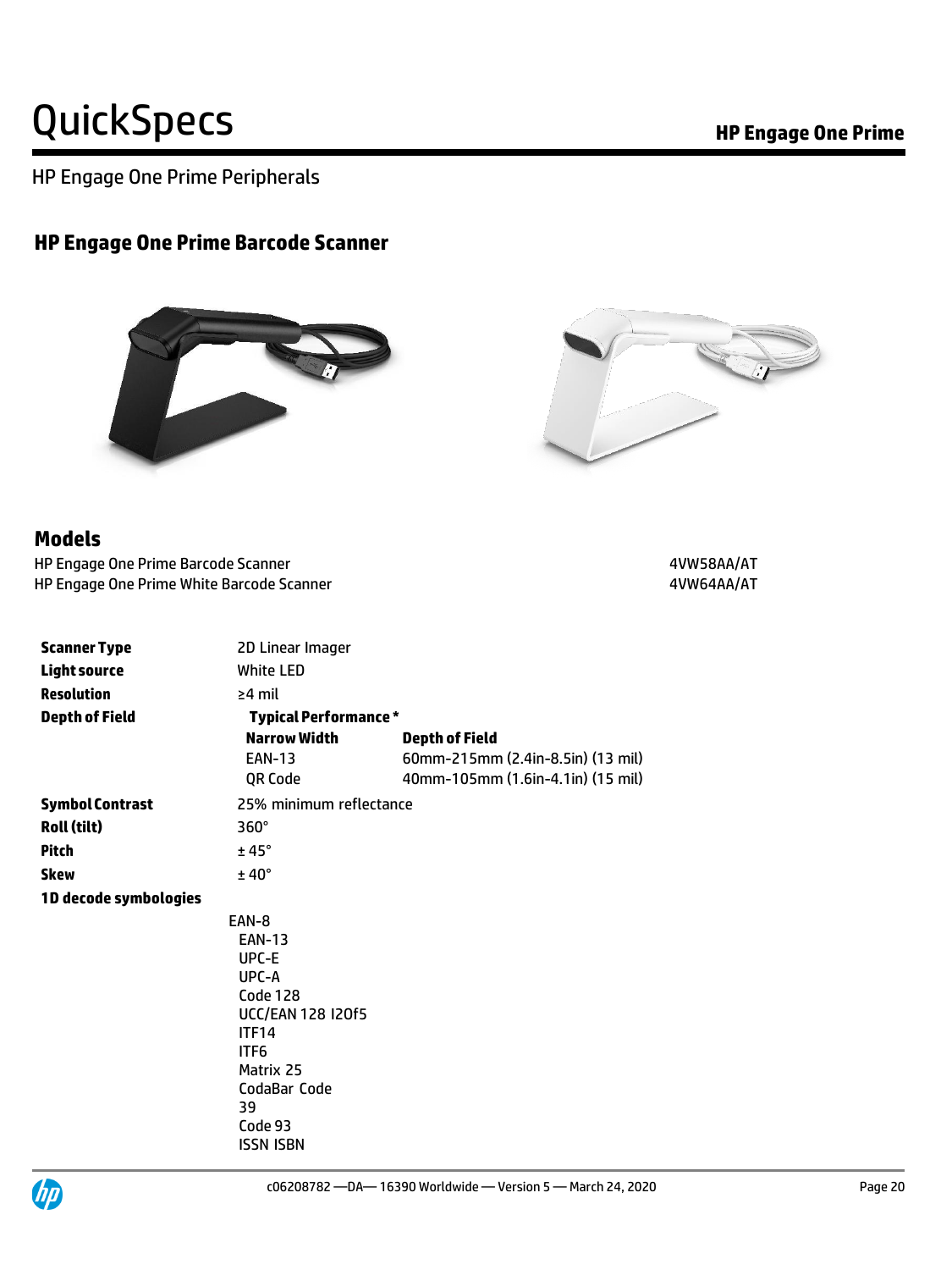### HP Engage One Prime Peripherals

| 2D decode symbologies       |                                          | Industrial 25<br>Standard 25<br>Plessey Code 11<br>MSI Plessey UCC/EAN<br>Composite GS1<br><b>Databar</b><br>China Post 25<br>Code 49<br>Code 16K                      |                                                               |                                         |
|-----------------------------|------------------------------------------|------------------------------------------------------------------------------------------------------------------------------------------------------------------------|---------------------------------------------------------------|-----------------------------------------|
|                             | Postal decode symbologies                | <b>PDF417</b><br>QR Code Micro<br>QR Data<br><b>Matrix Aztec</b><br>Maxicode<br><b>Chinese Sensible Code</b><br>GM Code MicroPDF417<br>Code One<br><b>USPS Postnet</b> |                                                               |                                         |
|                             |                                          | Royal Mail KIX Post<br><b>Austrailian Postal</b>                                                                                                                       |                                                               |                                         |
| <b>Mechanical</b>           |                                          |                                                                                                                                                                        |                                                               |                                         |
|                             | Dimensions (L x W x H)                   |                                                                                                                                                                        |                                                               | 145 x 101 x 68 mm (5.7 x 3.97 x 2.7 in) |
|                             | Weight                                   |                                                                                                                                                                        | 115 g $(4.1 oz)$                                              |                                         |
|                             | <b>Cable length</b>                      |                                                                                                                                                                        | $1.8 \text{ m}$ (6.5 ft)                                      |                                         |
|                             | Color                                    |                                                                                                                                                                        | <b>Black</b>                                                  |                                         |
| <b>Interface/Connection</b> |                                          |                                                                                                                                                                        |                                                               |                                         |
|                             | <b>Interface</b>                         |                                                                                                                                                                        | <b>USB</b>                                                    |                                         |
| <b>Temperature</b>          |                                          |                                                                                                                                                                        |                                                               |                                         |
|                             | <b>Operating</b>                         |                                                                                                                                                                        | -4 to 140 °F (-20 to 60 °C)                                   |                                         |
|                             | Storage/transport                        |                                                                                                                                                                        | -40 to 158 °F (-40 to 70 °C)                                  |                                         |
|                             | <b>Humidity (non-condensing)</b>         |                                                                                                                                                                        | $5 - 95%$                                                     |                                         |
| <b>Power</b>                |                                          |                                                                                                                                                                        |                                                               |                                         |
|                             | <b>Standby Current</b>                   |                                                                                                                                                                        | 58.6mA                                                        |                                         |
|                             | <b>Operating</b>                         |                                                                                                                                                                        | 165.8mA (typical), 170.2mA (max)                              |                                         |
| <b>Drivers</b>              |                                          |                                                                                                                                                                        |                                                               |                                         |
|                             |                                          |                                                                                                                                                                        | Windows UBB HID-KB and OPOS & JPOS (via USB-COM mode drivers) |                                         |
| <b>Reliability</b>          |                                          |                                                                                                                                                                        |                                                               |                                         |
|                             | <b>Water Penetration Protection IP42</b> |                                                                                                                                                                        |                                                               |                                         |
|                             | <b>Drop ESD</b>                          |                                                                                                                                                                        |                                                               | 1.2 m $(3.2 \text{ ft})$                |
|                             |                                          |                                                                                                                                                                        |                                                               | ±8kV (direct discharge)                 |
|                             |                                          |                                                                                                                                                                        |                                                               | ±15kV (air discharge)                   |
|                             |                                          |                                                                                                                                                                        |                                                               |                                         |

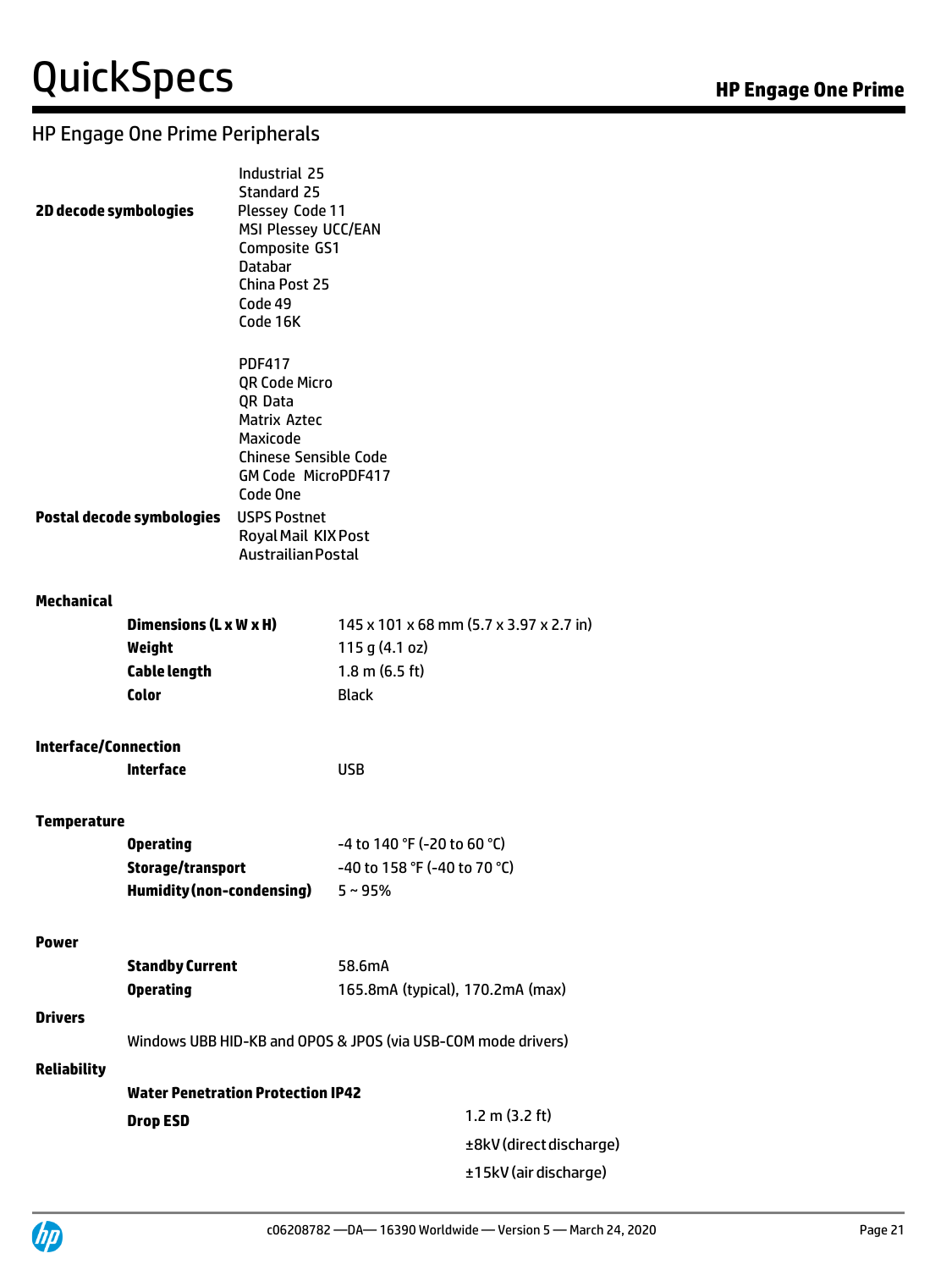## HP Engage One Prime Peripherals

| <b>Operating System</b>                             |                                                                                                                                                                                                                                                                 |
|-----------------------------------------------------|-----------------------------------------------------------------------------------------------------------------------------------------------------------------------------------------------------------------------------------------------------------------|
| <b>Compatible with:</b>                             | <b>Windows 10 (32-</b><br>bit) Windows 10<br>(64-bit)<br>Windows 10 IoT<br>$(32-bit)$<br>Windows 10 IoT<br>$(64-bit)$<br>Windows 8.1 Professional<br>(32-bit) Windows<br>8.1<br>Professional<br>(64-bit)<br>Windows Embedded 8.1<br>Windows 7 Business (64-bit) |
| <b>Agency Certifications</b>                        | Windows Embedded POS Ready 7 (64-bit)<br>Windows Embedded POS Ready 2009                                                                                                                                                                                        |
| FCC Part15, Class B, CE EMC Class B, IEC62471, RoHS |                                                                                                                                                                                                                                                                 |
| <b>Option Kit Contents</b>                          |                                                                                                                                                                                                                                                                 |

HP Engage One Prime Barcode Scanner, Scanner Stand, USB Cable.

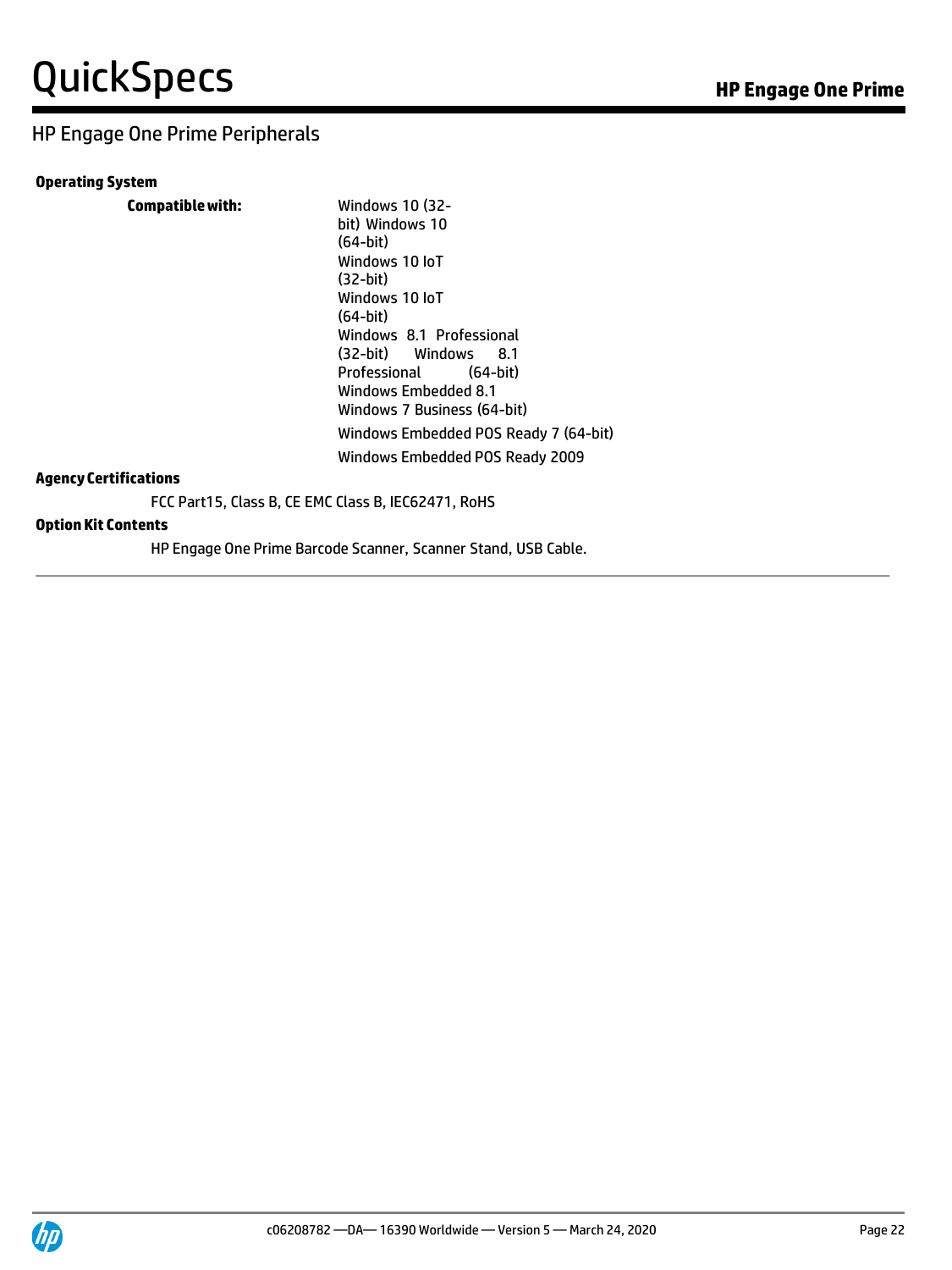HP Engage One Prime Peripherals

### **HP Engage One Prime Fingerprint Reader**



#### **Models**

HP Engage One Prime FPR **Accord 20 YO FIND 1999** 4VW57AA/AT HP Engage One Prime White FPR **Accord 19 YO 47 AW63AA/AT** 

| General                     | <b>Scan Data</b>                    | 8-bit grayscale (256 levels of gray)             |
|-----------------------------|-------------------------------------|--------------------------------------------------|
|                             | <b>Pixel resolution</b>             | <b>508 DPI</b>                                   |
|                             | Scan capture area                   | 18mm x 1280mm                                    |
| Mechanical                  | <b>Standalone Dimensions(LxWxH)</b> | 162 x 30 x 20.7 (mm) (6.38 x 1.18 x .81 in)      |
|                             | <b>Attached Dimensions (LxWxH)</b>  | 162x30 x29.2 (mm) (6.38 x 1.18 x 1.15 in)        |
|                             | <b>Standalone Weight</b>            | 79g (2.79 oz)                                    |
|                             | <b>Attached Weight</b>              | 116q (4.09 oz)                                   |
|                             | <b>Color</b>                        | <b>Ebony Black or Ceramic White</b>              |
| <b>Interface/Connection</b> | <b>Interface</b>                    | <b>USB 2.0</b>                                   |
| <b>Power</b>                | <b>Supply Voltage</b>               | 5.0V ±5% supplied by USB                         |
|                             | <b>Supply Current Imaging Mode</b>  | 80 mA @ 3.3V                                     |
|                             | <b>Supply Current Sleep Mode</b>    | 1350 uA @ 3.3V                                   |
| <b>Environmental</b>        | <b>Temperature</b>                  | $-20C$ to $+70C$                                 |
|                             | <b>Humidity</b>                     | 5% to 93% RH w/o condensation                    |
| <b>Drivers</b>              |                                     | <b>Windows</b>                                   |
| <b>Operating Systems</b>    | <b>Compatibility</b>                | <b>Windows</b>                                   |
|                             |                                     | Windows 10 IoT Enterprise for Retail 64-bit*,*** |

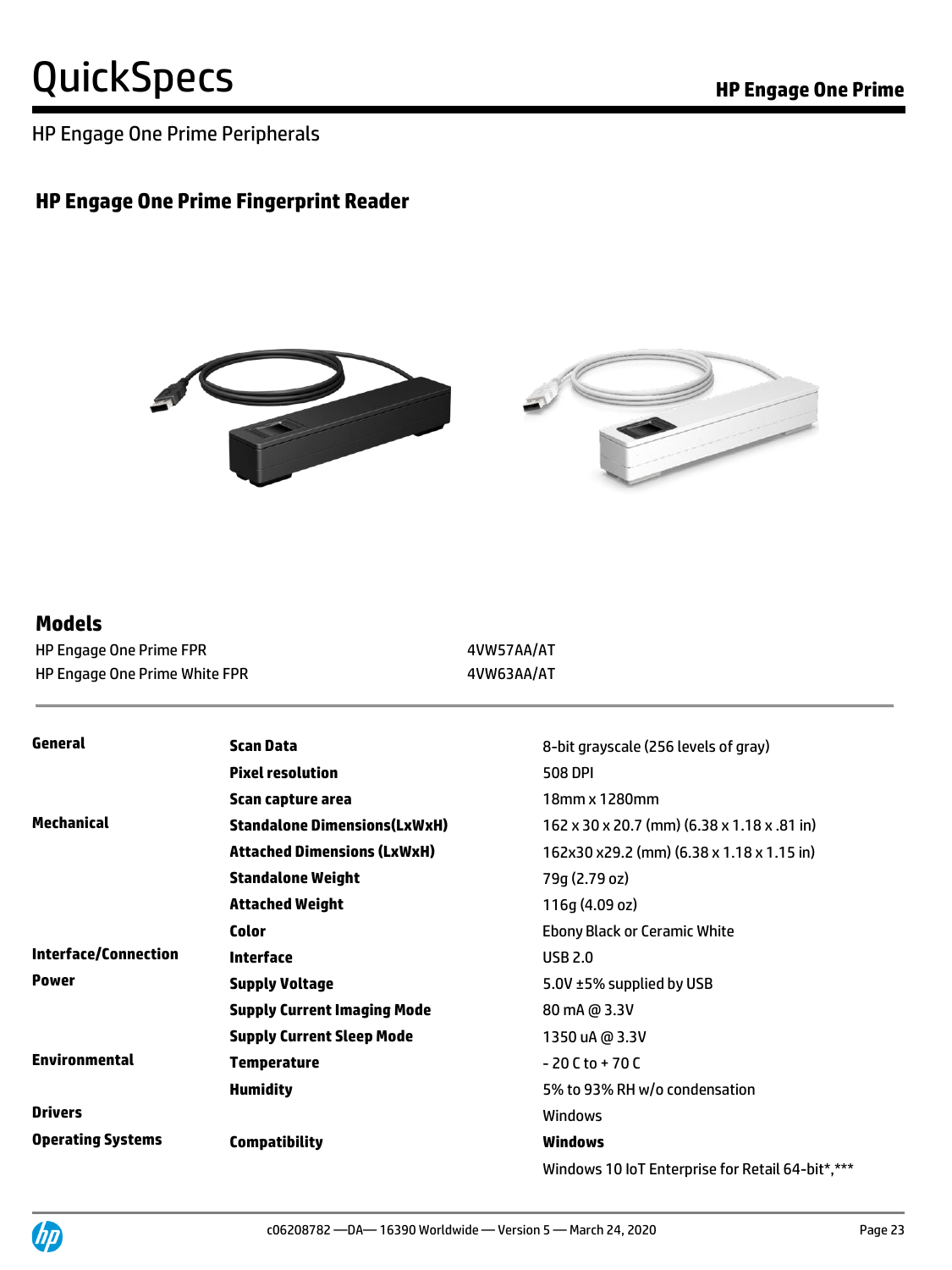|                    | <b>HP Engage One Prime Peripherals</b> |                                                   |
|--------------------|----------------------------------------|---------------------------------------------------|
|                    |                                        | Windows 10 Professional 64-bit*,***               |
|                    |                                        | Windows 8.1 Professional 64-bit**                 |
|                    |                                        | Windows Industry 8.1 Pro Retail 64-bit**          |
|                    |                                        | Windows 7 Professional 64-bit**                   |
|                    |                                        | Windows 7 Professional 32-bit**                   |
|                    |                                        | Windows Embedded POSReady 7 64-bit**              |
|                    |                                        | Windows Embedded POSReady 7 32-bit**              |
|                    |                                        | <b>Linux</b>                                      |
|                    |                                        | <b>Ubuntu 12.04</b>                               |
|                    |                                        | <b>Ubuntu 13.04</b>                               |
|                    |                                        | <b>Ubuntu 14.04</b>                               |
| <b>Reliability</b> | <b>Surface Coating</b>                 | <b>Scratch Resistant</b>                          |
|                    |                                        | Withstands more than 4 million rubs               |
|                    | <b>Readability</b>                     | More than 100,000 read/write cycle                |
|                    |                                        | More than 20 yrs data retention                   |
|                    |                                        | Works well with dry, moist, or rough fingerprints |
|                    | <b>Security</b>                        | <b>Counterfeit Finger Rejection</b>               |
|                    |                                        | <b>Latent Print Rejection</b>                     |
|                    |                                        | <b>Encryption Fingerprint Data</b>                |

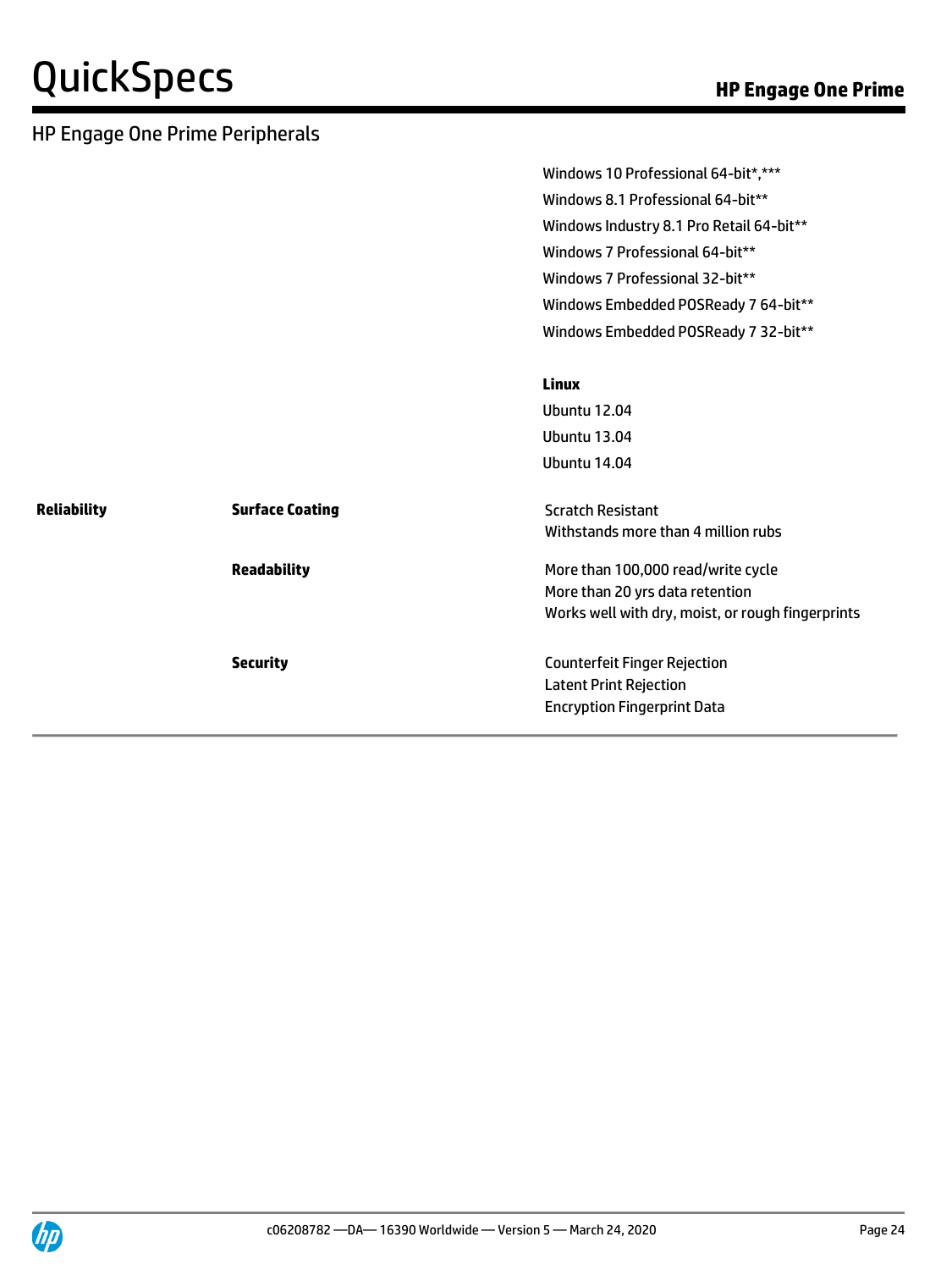HP Engage One Prime Peripherals

### **HP Engage One Prime iButton Reader**





#### **Models**

HP Engage One Prime iButton Reader 4VW56AA/AT HP Engage One Prime White iButton Reader 4VW62AA/AT

| <b>Standalone Dimensions (LxWxH)</b> | 162x30x20.7mm (6.38x1.18x0.81in)    |
|--------------------------------------|-------------------------------------|
| <b>Standalone Weight</b>             | 80q (2.82 oz)                       |
| Color                                | <b>Ebony Black or Ceramic White</b> |
| Interface                            | <b>USB 2.0</b>                      |
| <b>Supply Voltage</b>                | 5.0V+/- 5% supplied by USB          |
| <b>Supply Current</b>                | 80mA@3.3V                           |
| <b>Operating Temperature</b>         | $-20C$ to 50C                       |
| <b>Operating Humidity</b>            | 5% to 93% RH w/o condensation       |
| <b>Operating Systems</b>             | Windows and Android compatible      |
| <b>iButton support format</b>        | DS1990A serial number iButton       |
| <b>Status LED Indiacator</b>         | Yes (Activated, Error, Connected)   |
| Agency                               | ww                                  |

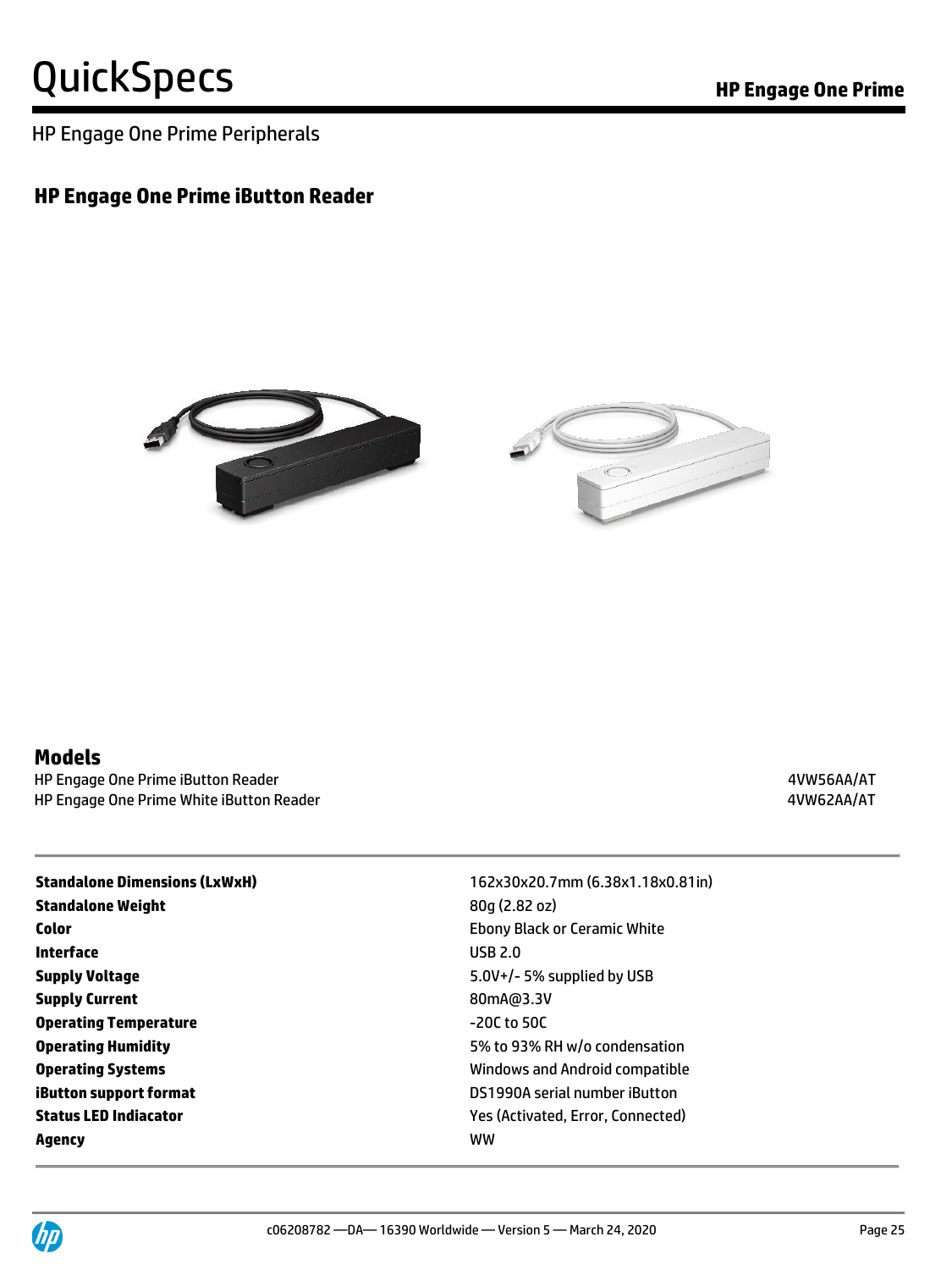HP Engage One Peripherals

### **HP Engage One Prime I/O Hub**



### **Models**

| HP Engage One Prime I/O Hub<br>HP Engage One Prime White I/O Hub |                                                                                                            | 4VW60AA/AT<br>4VW66AA/AT                                                                                                                                                                                                                                                                                                                                                                                                                |  |
|------------------------------------------------------------------|------------------------------------------------------------------------------------------------------------|-----------------------------------------------------------------------------------------------------------------------------------------------------------------------------------------------------------------------------------------------------------------------------------------------------------------------------------------------------------------------------------------------------------------------------------------|--|
| General                                                          | <b>Ports</b>                                                                                               | 1 USB-C™ PD port dedicated for host platform (PD power source<br>up to 15V/3A)<br>1 USB-C™ PD port dedicated for peripheral (PD power source:<br>9V/3A,5V/3A, 5V/0.9A)<br>4 USB-A ports (USB 2.0)<br>1 Powered USB port (12V) combined with 1 USB-A port (USB2.0)<br>2 Powered RS232 ports (0/5/12V can be set in HP Engage One<br>Prime OS setting menu)<br>1 RJ12 port (24V/1A) for cash drawer<br>1 RJ45 Ethernet port (10/100/1000) |  |
| <b>LED Behavior</b>                                              | When host is connected<br>When host is removed<br><b>Power on without host</b><br><b>When error occurs</b> | On/off with host is on/off; breathing with host is breathing<br>On for 15 seconds then breathing<br>On for 15 seconds then breathing<br><b>Blinking</b>                                                                                                                                                                                                                                                                                 |  |
| Weight<br><b>Dimension</b>                                       |                                                                                                            | 1.08lb (490q)<br>55mm(W) x 220mm(L) x 26.4mm(H) (2.17inch x 8.66inch x<br>$1.04$ inch $)$                                                                                                                                                                                                                                                                                                                                               |  |
| <b>Power adaptor</b><br>requirement                              | <b>Rated power</b>                                                                                         | 120W, 19.50V +/-5%, 6.15A(HP 4.5mm Barrel type)                                                                                                                                                                                                                                                                                                                                                                                         |  |
| <b>Temperature</b>                                               | <b>Operating</b><br>Non-operating                                                                          | 32~95 °F (0~35 °C)<br>$-22$ ~149 °F (-30~+65 °C)                                                                                                                                                                                                                                                                                                                                                                                        |  |
| <b>Relative humidity</b><br><b>Altitude</b>                      | <b>Operating</b><br><b>Operating</b><br><b>Non-operating</b>                                               | 10%~90% RH.<br>10000 ft. (3048 m)<br>30000 ft. (9144 m)                                                                                                                                                                                                                                                                                                                                                                                 |  |

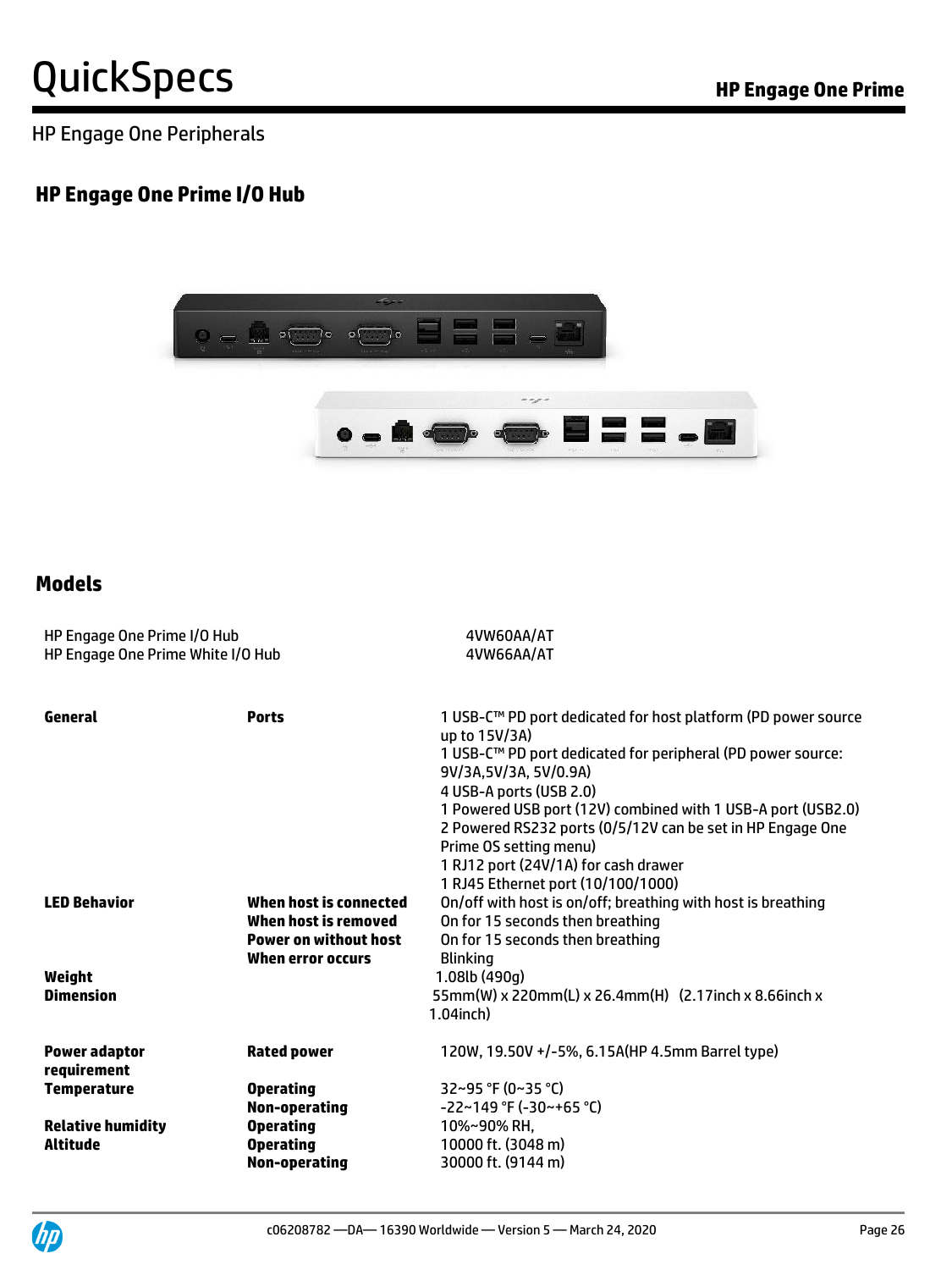### HP Engage One Peripherals

| Network manageability      | Wake On Lan (WoL) is not supported with HP Engage One Prime or HP Engage One Prime Plus  |
|----------------------------|------------------------------------------------------------------------------------------|
| <b>Power Delivery (PD)</b> | Support HP proprietary dynamic PD configuration when connecting with HP Engage One Prime |
| <b>Option Kit Contents</b> | or HP Engage One Prime Plus<br>HP Engage One Prime I/O Hub, Documentation                |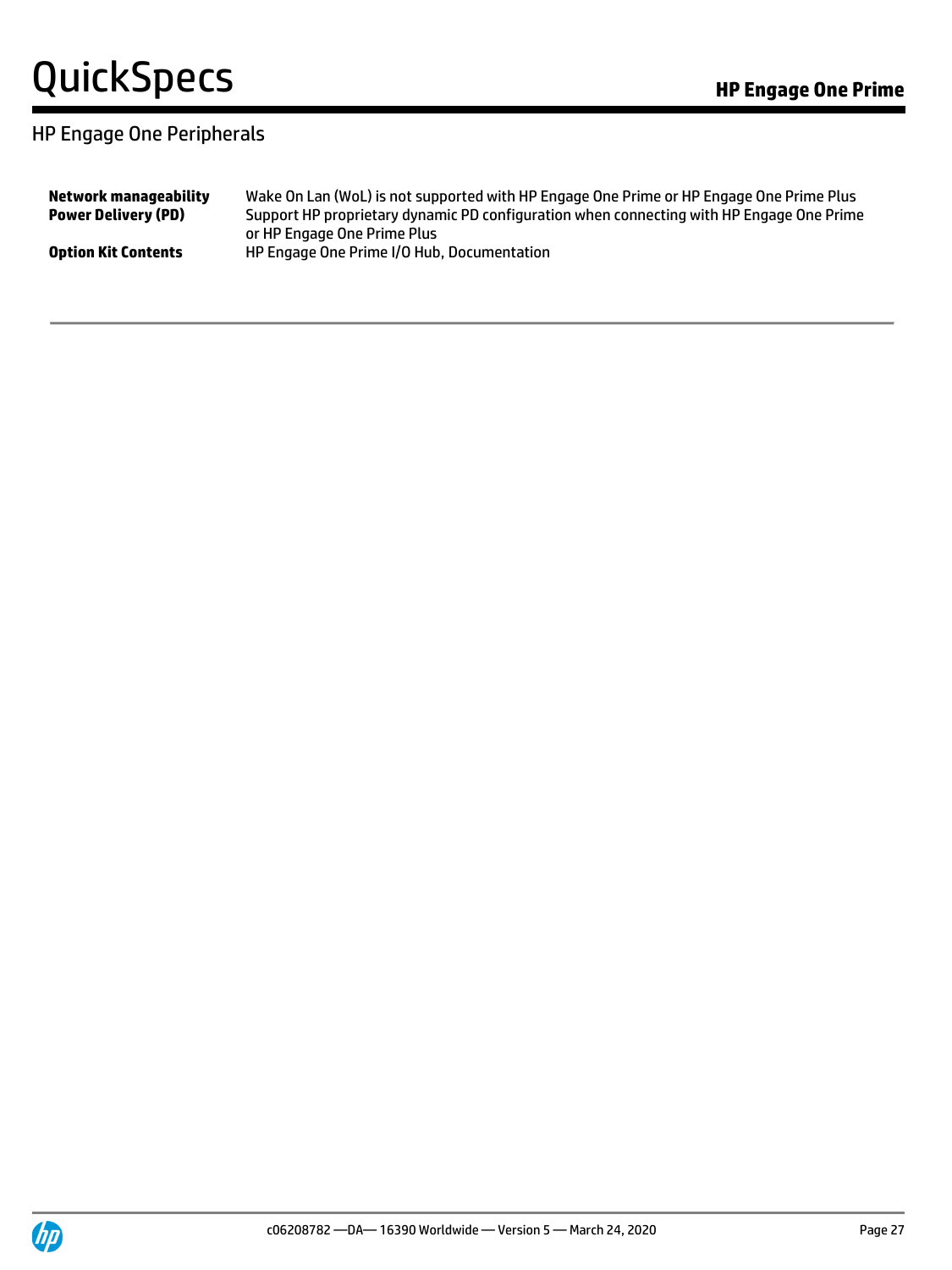#### HP Engage One Peripherals

#### **HP Engage One Prime Cash Drawer**



#### **Models**

HP Engage One Prime Cash Drawer 4VW59AA/AT HP Engage One Prime White Cash Drawer 4VW65AA/AT

**Construction** Robust Steel **Key Lock** Keyed alike (#435) **Media Storage** 1 media posting slot **Dimensions (L x W x H)** 336 x 336 x 101mm

**Weight** 5.0 kg (11 lb) **Color** Black/White **Connection Interface** RJ12/24V

**Till Insert** 5 bill/8 coin or 4 bill/8 coin **Lock Options** Electronic open, manual open, deadlocked 13.22 x 13.22 x 3.97 inches **Cable Length** 1803 mm +/- 25.4mm (71" +/- 1") **Operating COPERATION CONSTRUCTER AND THE AUTHOR OPERATION COPY** (5<sup>°</sup>C to 40<sup>°</sup>C) **Storage/Transport**  $-40^{\circ}$ F to 158°F (-40°C to 70°C) **Humidity (non-condensing)** 10% to 95% relative humidity

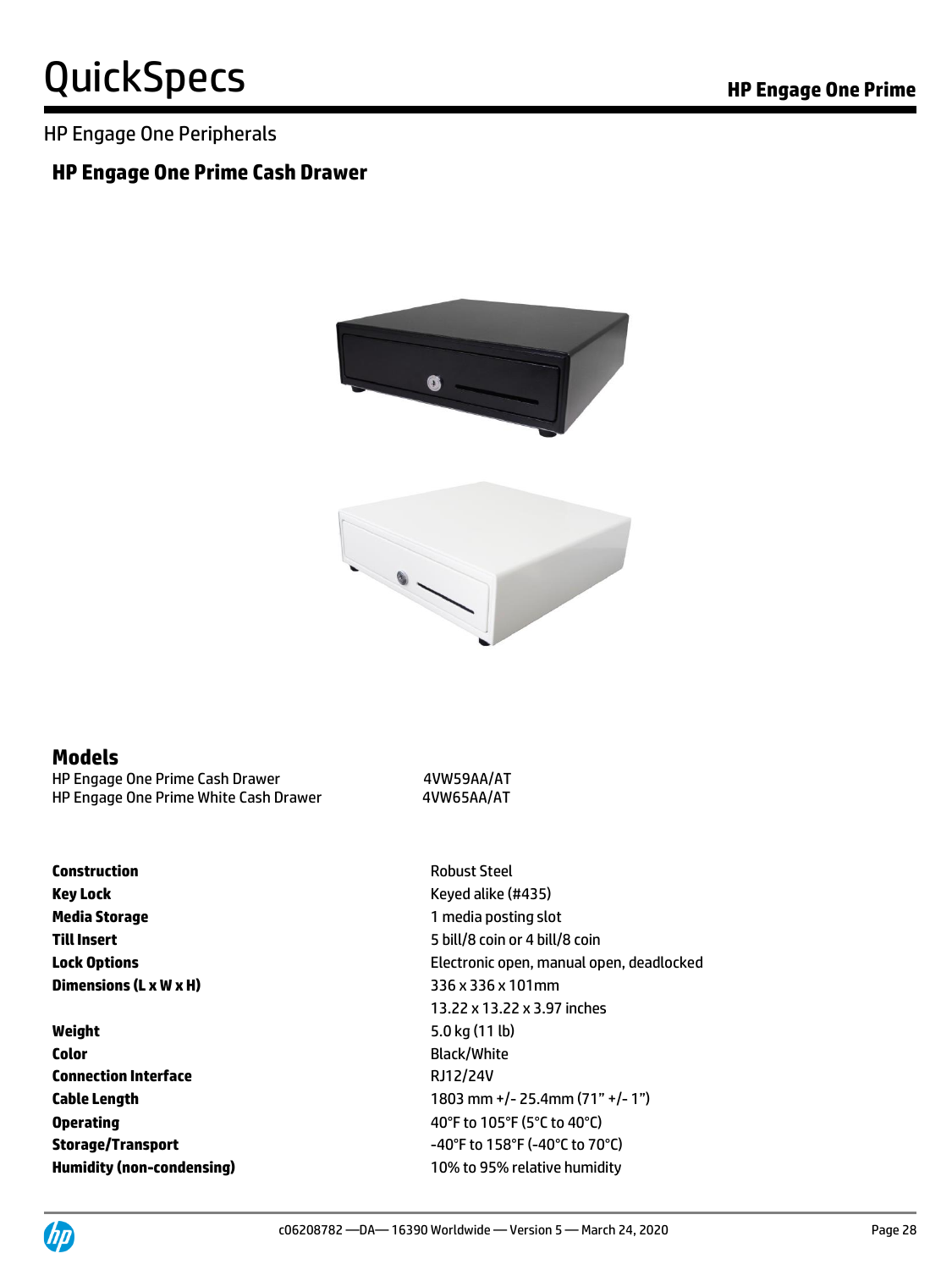#### HP Engage One Peripherals

**Operating voltage 24VDC Agency** CE, WEEE

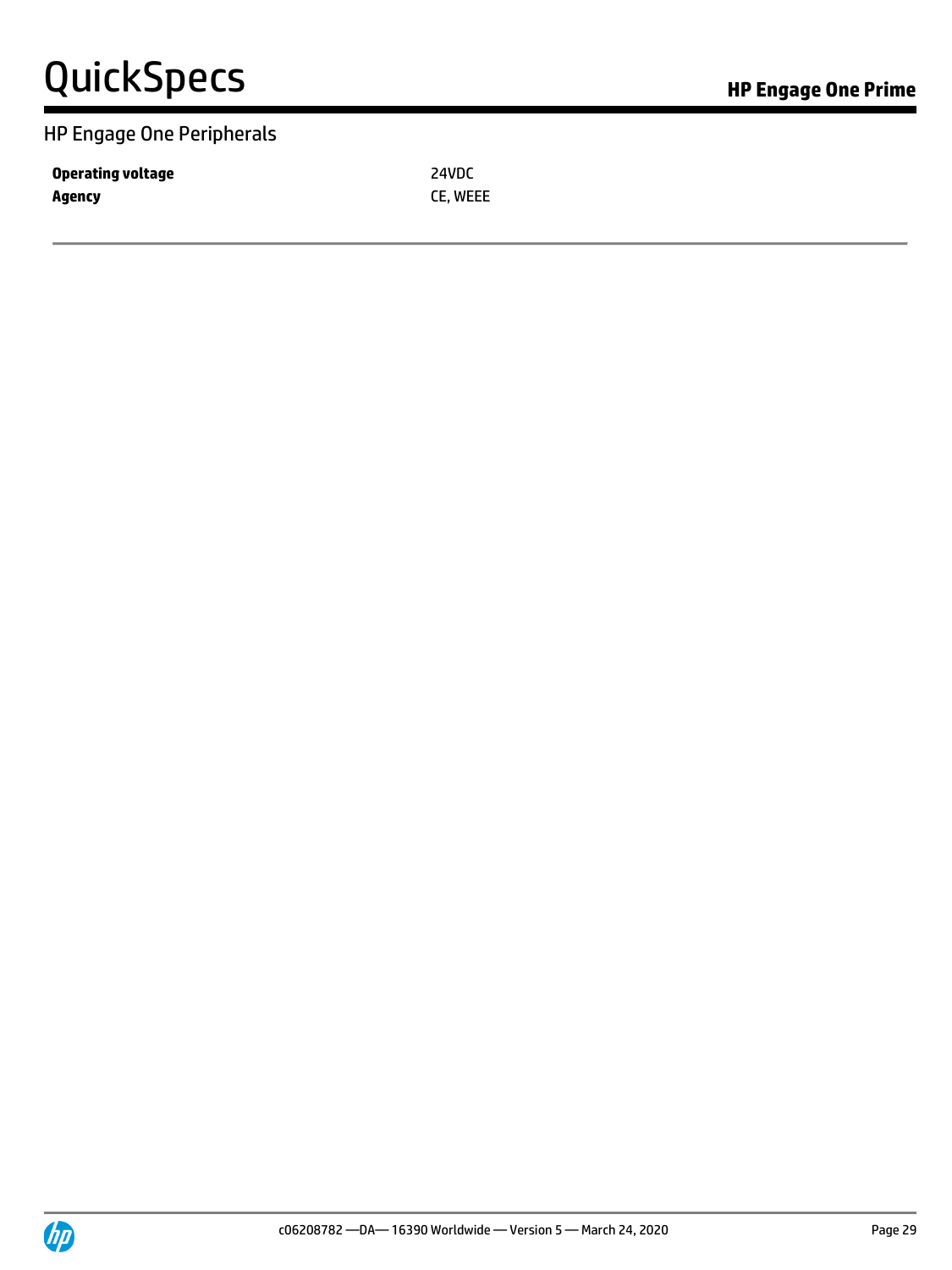### Cable Routing Configurations



**HP Engage One cable matrix**

#### **Cables**

- 
- 2. 45W USB-C™ power adaptor USB-C™ cable (captive with the power adaptor)<br>USB-C™ to USB-C™ thermal printer cable
- 
- 1. 45W USB-C™ power adapter cord 5. 120W barrel type power adaptor cord.
	- 6. 120W barrel type power adaptor power cable (4.5 mm barrel)
- 3. USB-C™ to USB-C™ thermal printer cable 7. USB-C™ to USB-C™ cable for connecting HP Engage One prime to HP Engage One Prime I/O Hub

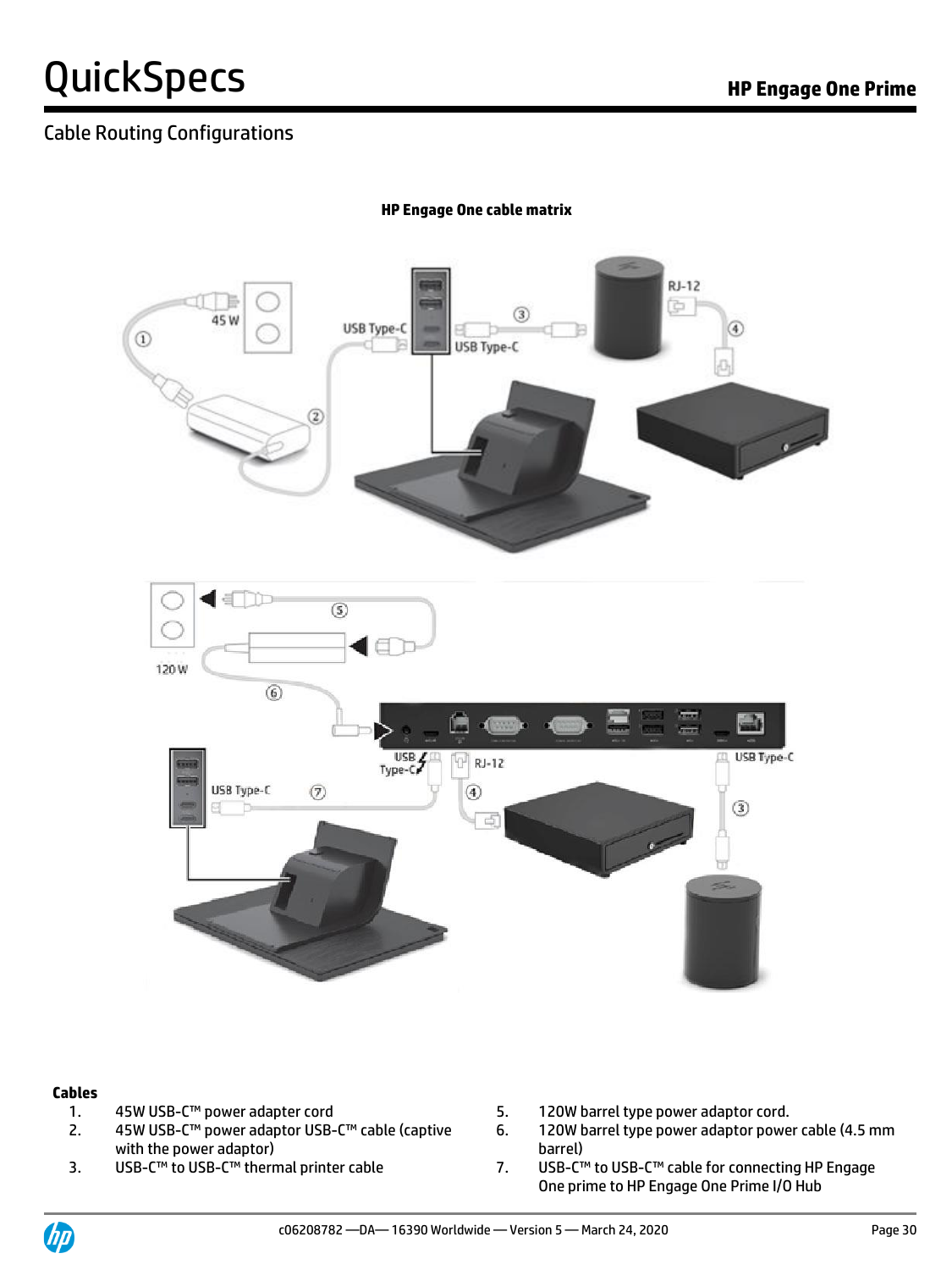### Cable Routing Configurations

4. RJ12 cash drawer cable ( for some HP cash drawer, it might be captive with the cash drawer)

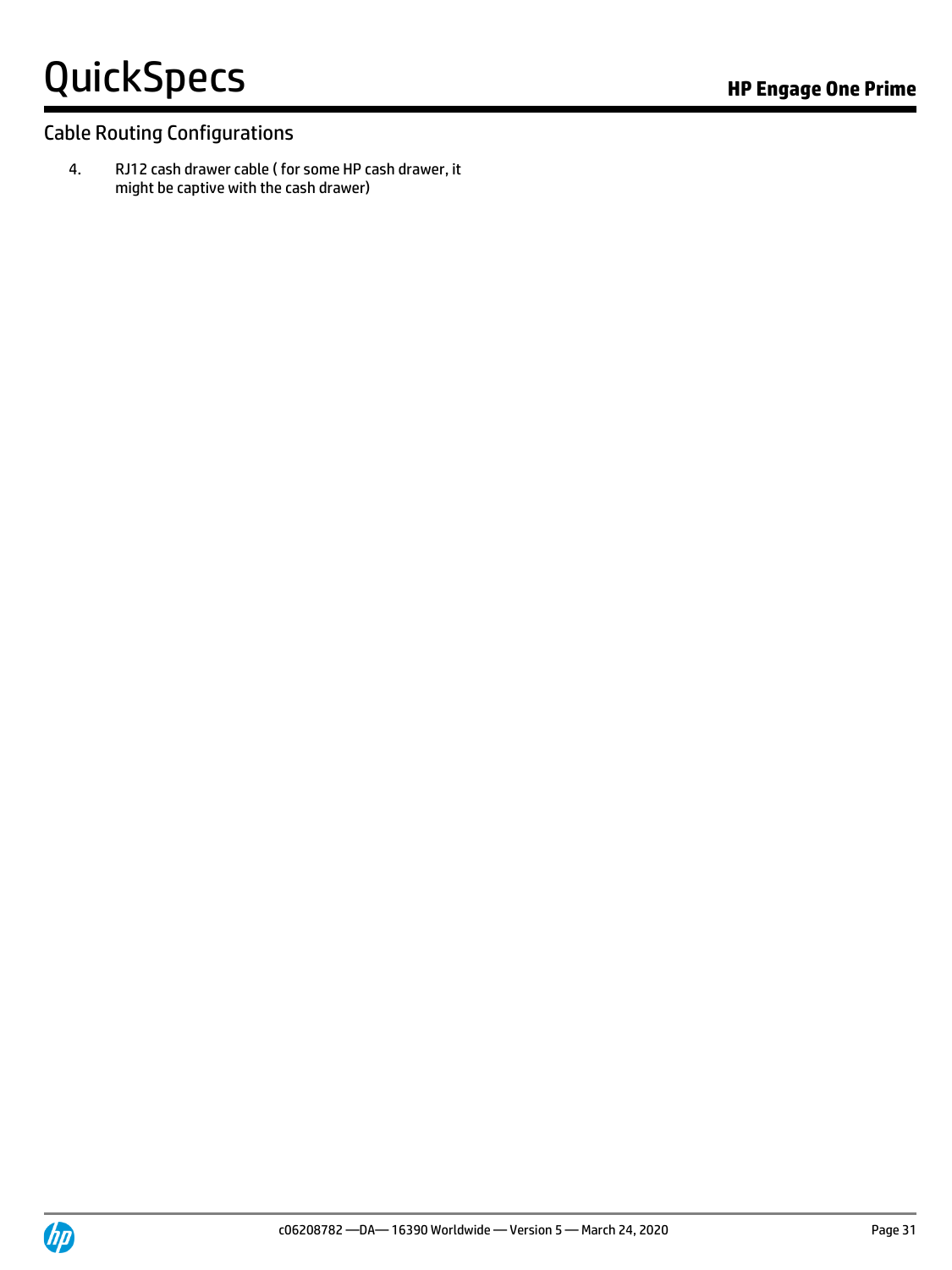### HP Engage One Prime Peripherals Summary

| <b>AMO Kit</b> | <b>Black</b>                              |  |
|----------------|-------------------------------------------|--|
| 4VW55AA/AT     | HP Engage One Prime Receipt Printer       |  |
| 4VW56AA/AT     | HP Engage One Prime iButton Reader        |  |
| 4VW57AA/AT     | HP Engage One Prime FPR                   |  |
| <b>AV only</b> | HP Engage One Prime MSR                   |  |
| 4VW58AA/AT     | HP Engage One Essential Barcode Scanner   |  |
| 4VW59AA/AT     | HP Engage One Prime Cash Drawer           |  |
| 4VW60AA/AT     | HP Engage One Prime I/O Hub               |  |
|                | White                                     |  |
| 4VW61AA/AT     | HP Engage One Prime White Receipt Printer |  |
| 4VW62AA/AT     | HP Engage One Prime White iButton Reader  |  |
| 4VW63AA/AT     | HP Engage One Prime White FPR             |  |
| <b>AV Only</b> | HP Engage One Prime White MSR             |  |
| 4VW64AA/AT     | HP Engage One Prime White Barcode Scanner |  |
| 4VW65AA/AT     | HP Engage One Prime White Cash Drawer     |  |
| 4VW66AA/AT     | HP Engage One Prime White I/O Hub         |  |

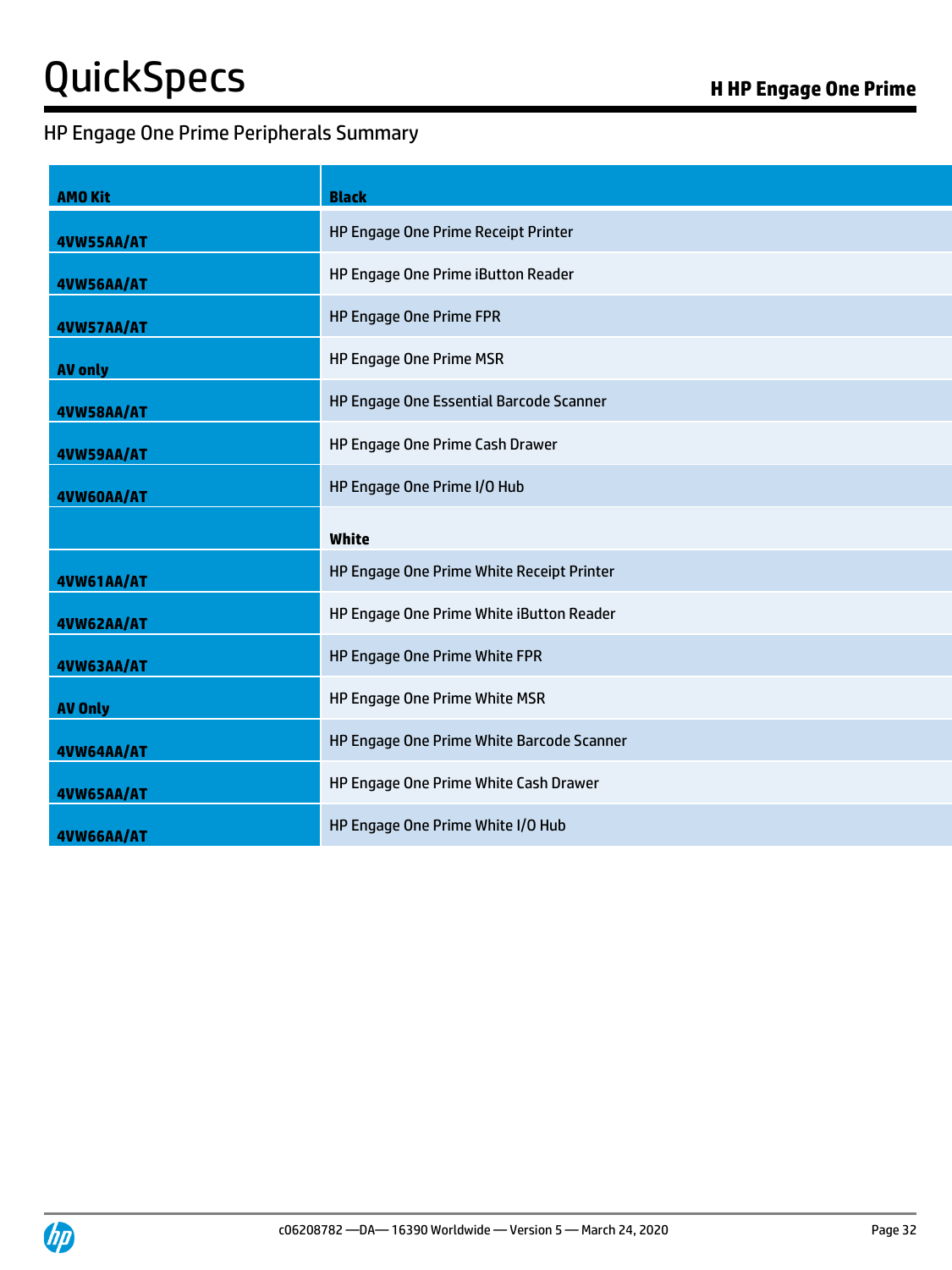## Summary of Changes

| <b>Date of change:</b>   | <b>Version History:</b> |                | <b>Description of change:</b>                                                                           |
|--------------------------|-------------------------|----------------|---------------------------------------------------------------------------------------------------------|
| April 9, 2019            | From v1 to v2           | <b>Changed</b> | <b>ENVIRONMENTAL &amp; INDUSTRY section</b>                                                             |
| September 13, 2019       | From $v2$ to $v3$       | <b>Changed</b> | <b>WEIGHTS &amp; DIMENSIONS section</b>                                                                 |
| <b>February 10, 2020</b> | From v3 to v4           | <b>Changed</b> | Note 2 added in MSR section<br>MSR swapped into Magnetic Stripe Reader<br>Typo corrected in MSR section |
| March 24, 2020           | From v4 to v5           | <b>Changed</b> | Format page 6                                                                                           |